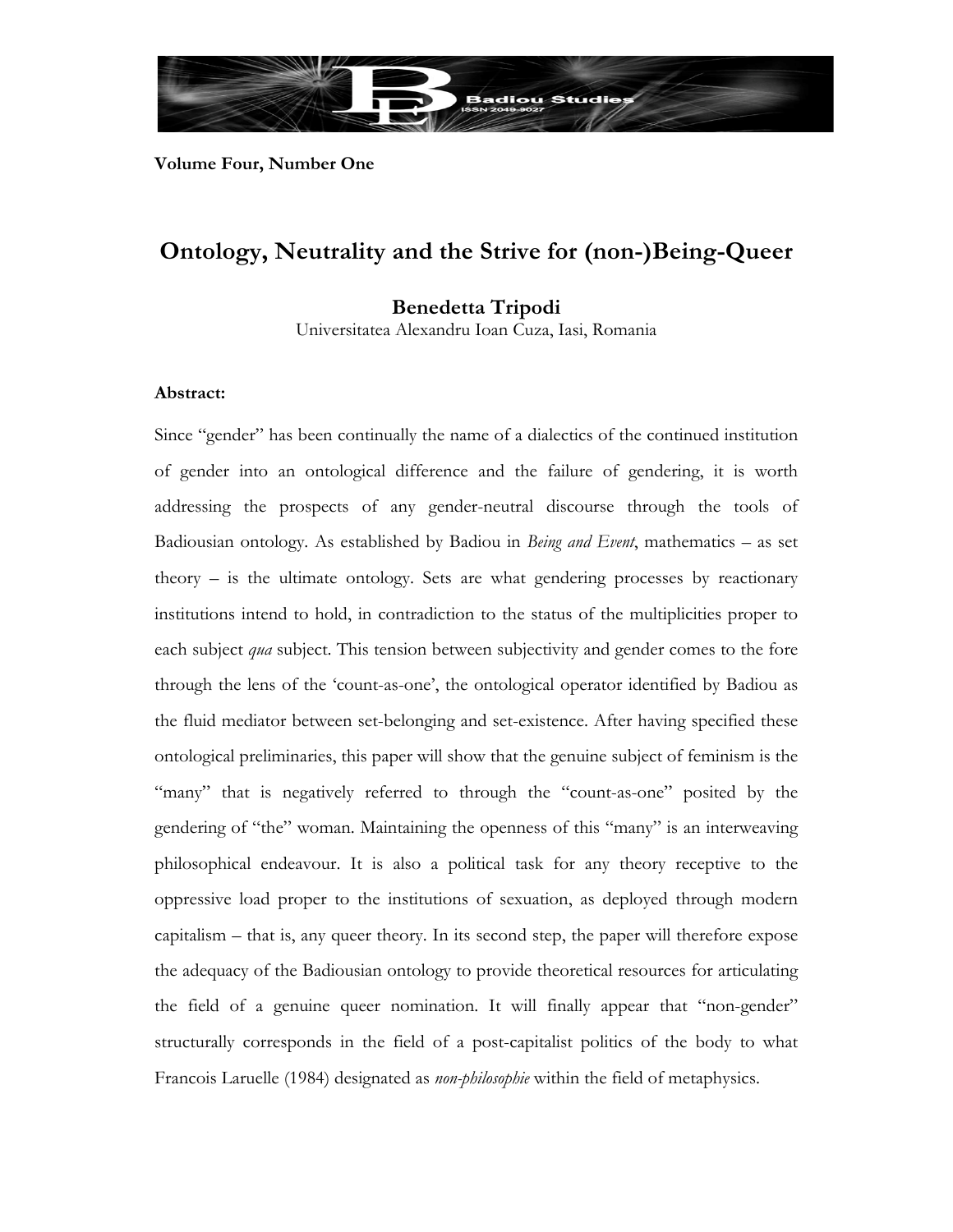# **Introduction**

Page | 73

It is often heard that queer theory continues radical feminism by experiencing its aporia. However, the multiplicity of feminism makes it hard to formulate a clear account of this relation. Moreover, the intrinsic discordance of queer theorists about what "queer" means or should mean (Germon 2010, Sedgwick 1996, Chambers 2007) seems to indicate that the logics of this transition from feminism to queer theory is ontologically pervaded by the shadows of ontological divergences. Even though one could confidently argue that the overarching background of the theory is what unifies many of these attempts (Stewart 2008, Pedwell and Whitehead 2012) into something likely to be called a radical discourse as well as a radical social practice, we are left with an interrogation concerning the nature and content of such unity.

The question one should ask, at this point, is simply: "Who is the subject of feminism?" To what extent can this subject be, as such, likely to open the fluxes that went through the contemporary queer discourses and the proliferation of meta-discourses which, in the current literature, emphasise the varieties of gender: not only being male or female, heterosexual or homosexual, but being cis- or trans-, and so on (Edelman 2004)? Obviously, where the sexual difference used to be, now stands this uncountable plurality of various designations, which constitute by themselves what "queer theory" is about (Munoz 2009).

But precisely, what is the subject of the enunciation of this theory? How can it be such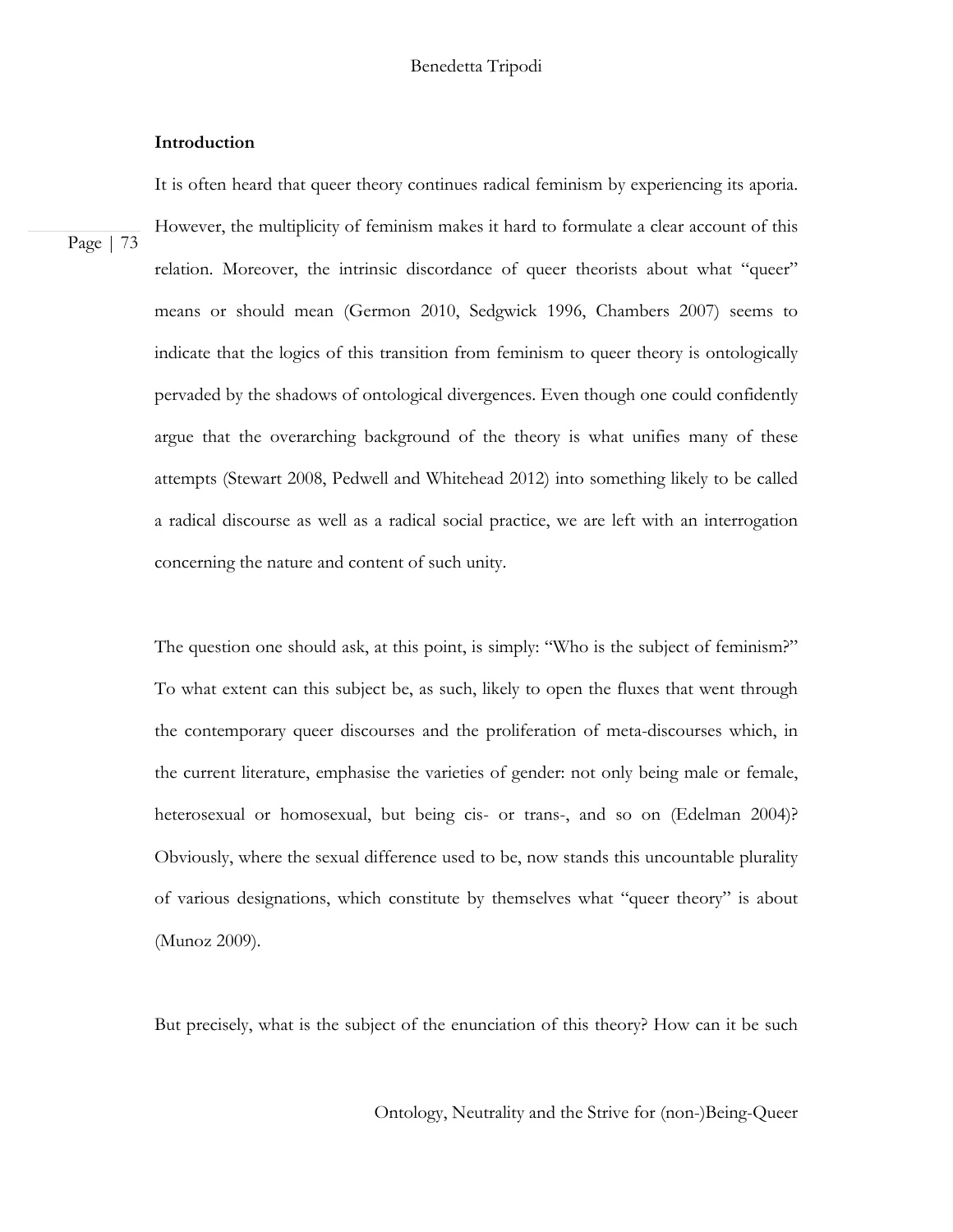Page | 74 that it opened the way to this gendering proliferation, on the sole basis of a feminist emancipative discourse? Moreover, if the whole situation can be summarized in one phrase, i.e., "the dismantling of the gender", one has to question who / what is the formative force likely to support such a process and to speak in its name. In other words: who is this subject? And what shall it name, when it is naming the predicates that queer theories vindicate?

This paper intends to clear the ground for asking those questions. Fortunately, in recent philosophy, Alain Badiou has advanced a theory of the subject (Badiou, 2009) that is articulated to his radical renovation of ontology – exposed in detail in his *Being and Event*. A subject can only be understood through this theory of event, which, in turn, stems from the acknowledgement of a radical ontological claim concerning set theory as the theory of multiplicities (as it will be introduced below). This multiplicity resonates with the multiplicities opened in the queer predication, as I just emphasised: such anticipation motivates in advance the reasons we may address Badiou's ontological theory in order to make progress on the question of the subject of feminism and its queer potentialities, that is, its potentiality for initiating a non-gendered *neutral* space (space in both the social and the metaphysical senses) (Butler 1999).

Therefore, I will show first how Badiou's ontology allows us to capture the logics of the gender difference, as both an ontological and political process. This makes visible a dialectics of gendering institutions and dismantling sexual potentialities into neutrality – parallel to the logics of deterritorializing / reterritorializing made famous by Deleuze and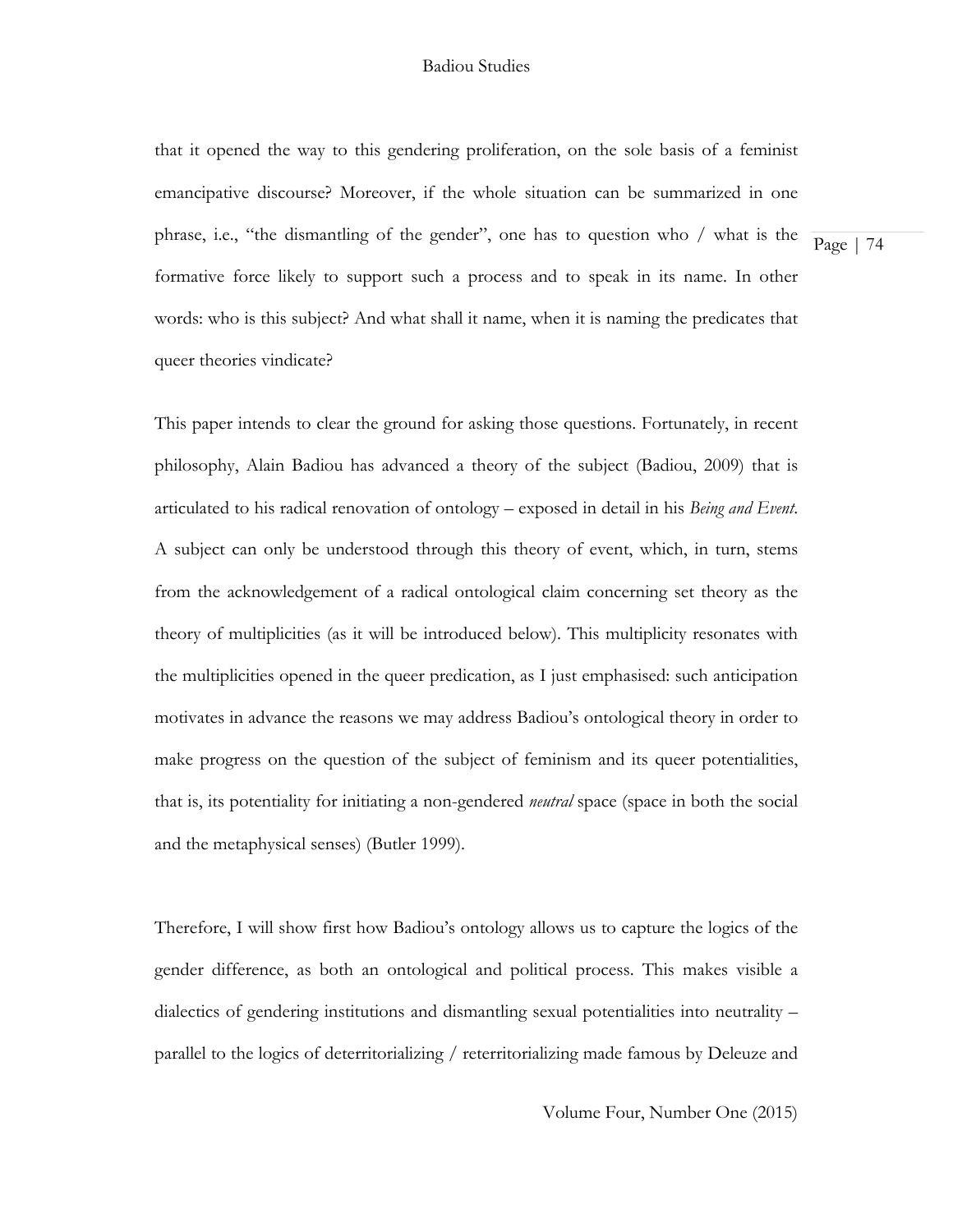Guattari (2004) – that pervades both the political capitalist machineries (Ahmed 2008) and the traditional metaphysics. On these grounds, we will question the subject of feminism, and show its essential relation with any queer nomination. The last step to make consists in recognising the limits of a formulation of the queer potentialities in a Badiousian framework: here, it will appear that the object of a queer nomination, i.e., the *neutrality*, calls for a novel re-affirmation which takes place, in philosophy, under the modes of what Laruelle recently called "non-philosophie".

Page | 75

# **1. Badiou's thesis on ontology, and the politico-logics of gender difference**

Ontology is about what there is in the world, and across all possible worlds. Since Plato's early challenge of a commonsensical ontology based on the senses, philosophers have been struggling with what would constitute the proper criteria for deciding what exists (Quine 1953, Deleuze and Guattari 1994). This includes the issue of deciding what is the same as what, and what is distinct from what. Defining an ontology is always at the same time setting a metaphysical difference, and a *difference between different difference*s – differences that are existing differences, and differences that are only nominal (Derrida 1976). But precisely, the difference between man and woman, or male and female, and the other differences whose structure has been always constituted through the spacing of those ones – e.g., the Freudian homosexual and heterosexual "choices of object", and positions (Freud 1919) – are to this extent an unavoidable target of the ontological questioning. What is the ontological status of this difference?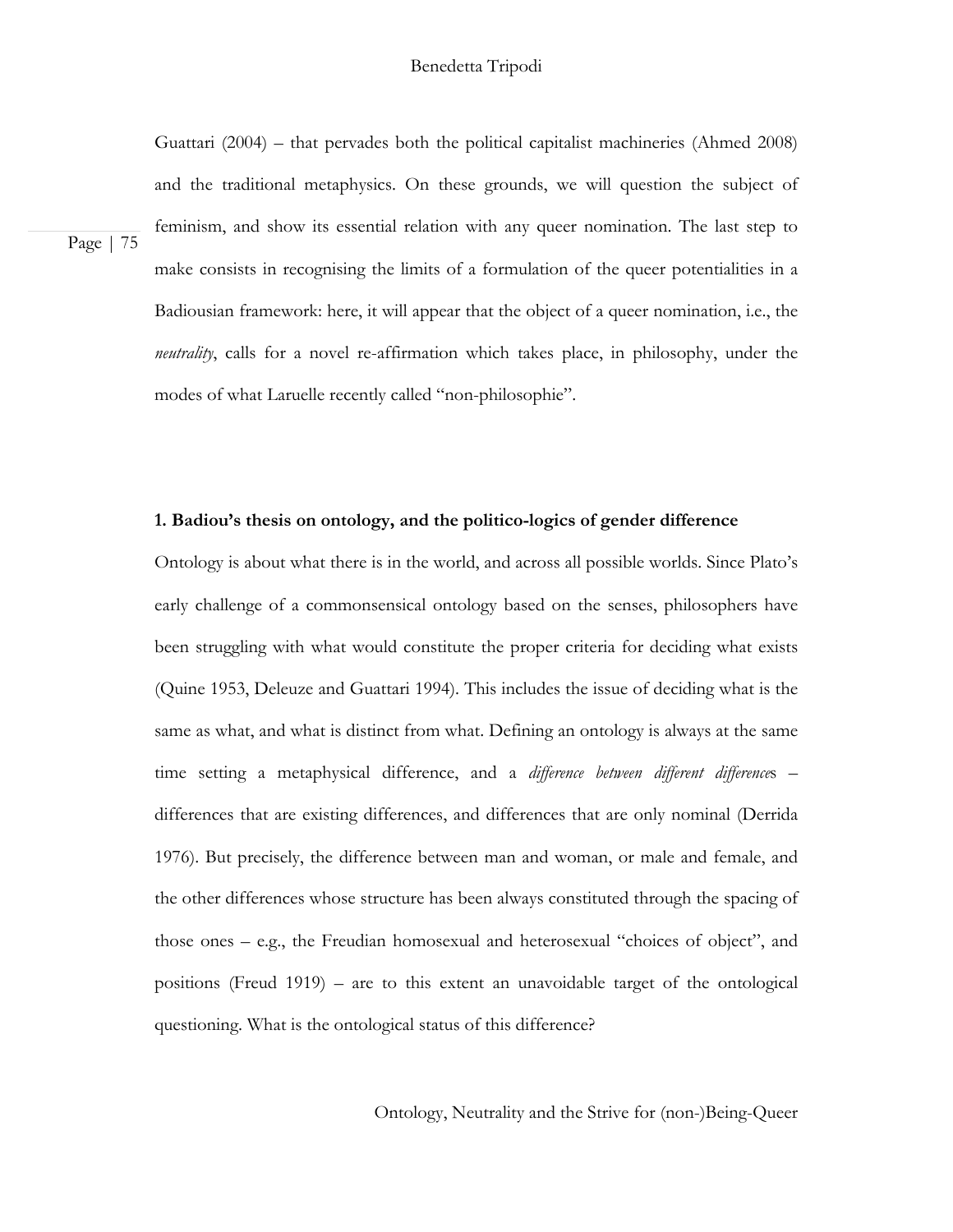"Naïve ontology" is about philosophizing on ontology with no regard to the status of the gender difference, which is at the same time inscribed within the philosophizing act – since the philosophizing subject is always situated regarding this difference (Jagose 2008). "Deconstruction" is the name of what goes out of this naiveté, because it puts to the fore of the ontological quest the consequences this quest could have regarding the status of the gender difference (see e.g., Derrida 1982, Kofman 1994). Yet an ultimate presupposition of naïve and deconstructing ontology altogether, is the fact that there *should be* a difference. Putting this assumption into brackets means questioning not only ontology, but also the *deconstruction of ontology.* Should there be something neutral instead of the gender difference?

Within social practice, neutrality is indeed the horizon of the fights – be they fights from transgender, transsexual, or queer minorities. They all question the room left for neutrality, or, in more political terms, the right to be neutral (Rubin 1984). But what precedes shows that this fight is also a metaphysical fight. It is a play that has been, and is still, going on within ontology, and beyond that, within deconstruction itself. As it will appear in the end of this paper, this fight is the fight of the *non* ("no"), as it should be heard in the *non-philosophie* that François Laruelle advocated (Laruelle 1996, 2010). Nonphilosophy is the (non-)alternative to the deconstruction of ontology.

Granted, to be a cis-heterosexual white European woman is to display a set of

Volume Four, Number One (2015)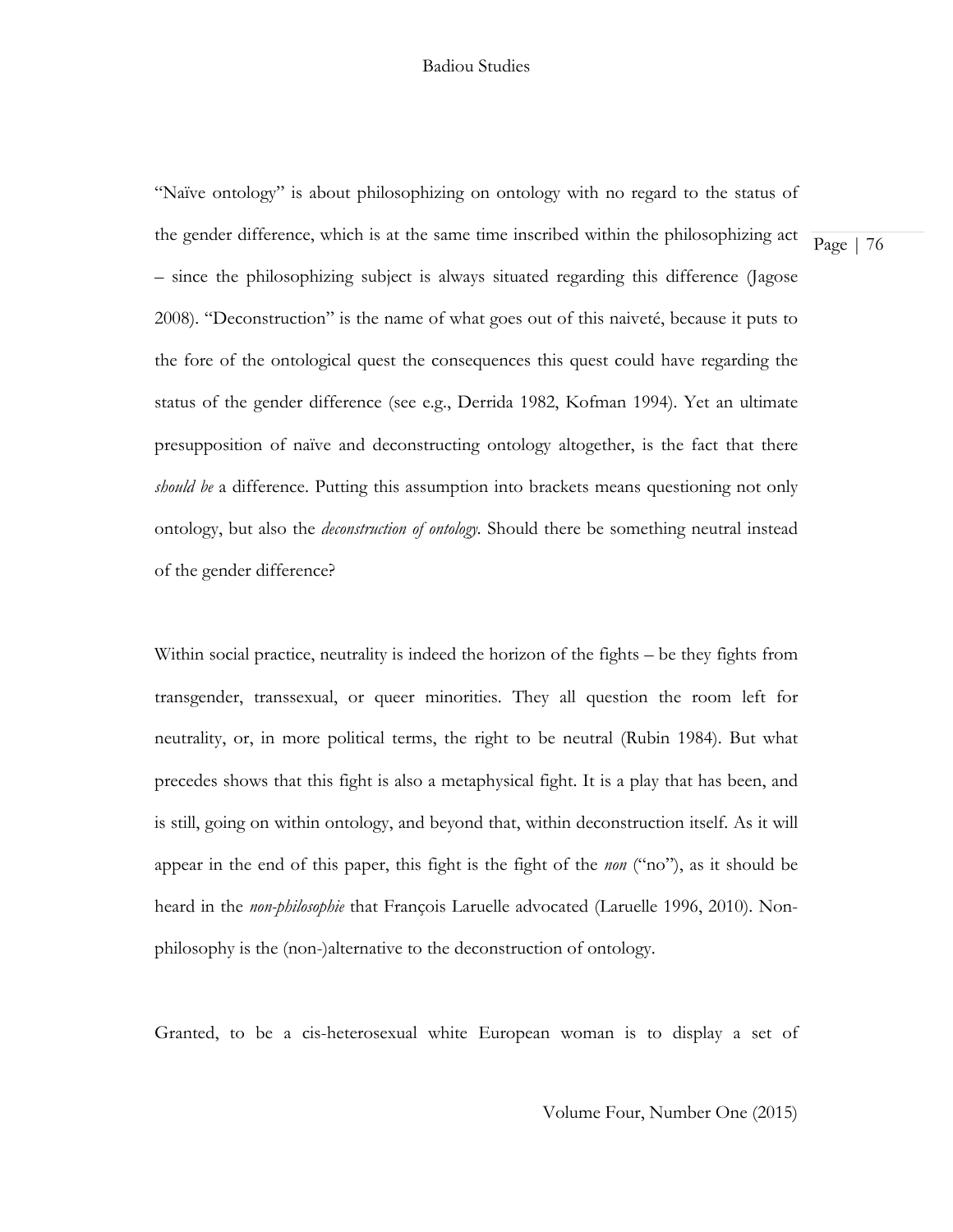# Benedetta Tripodi

properties. Ontology warrants that these properties can be named by *predicates*. Ontology is what in the end makes it legitimate, normal, and theoretically available, that to be *someone* is to be such a list of predicates. *Neutrality* means to be within none of these differences. Neutrality has no ontological status; it is the *Impensé* of the metaphysical quest for ontologies (in the sense of Heidegger's understanding of metaphysics as undissociably ontological and theological (Heidegger 2004). This *Impensé* is, in terms of the practice, a lack of room for any social practice grounded on the refusal to comply with any of the sexual and gender orientations. Ultimately, neutrality is the *refusal of the difference between sex and gender*, because the difference between *nature and culture*, as the foundation of our modernity (Latour 1993) has been bracketed. But how to genuinely think of neutrality, this metaphysical *Döppelganger* of the current fight instantiated by queer existence? It is here that Badiou's philosophy will be of help. Moreover, Badiou's thinking of *the* event is exactly what is needed to make sense of *neutrality*, as the queer horizon of metaphysics, or, in Derridian words, the queer 'Shibboleth' (Derrida 1986b).

To substantiate this claim, recall that as it has been established by Badiou in *Being and Event*, mathematics – as set theory – is the ultimate ontology. This revolutionary claim sets metaphysics on new ground due to its appeal to an axiomatic grounding process: *pace* Husserl or Heidegger, it decouples ontology from what consciousness *qua* the transcendental subject traditionally operated in philosophy. More radically than the Derridian deconstruction of logocentrism, it breaks paths with the centrality of the logos by uncoupling the enunciation (grounded on the subject of enunciation) and the

Ontology, Neutrality and the Strive for (non-)Being-Queer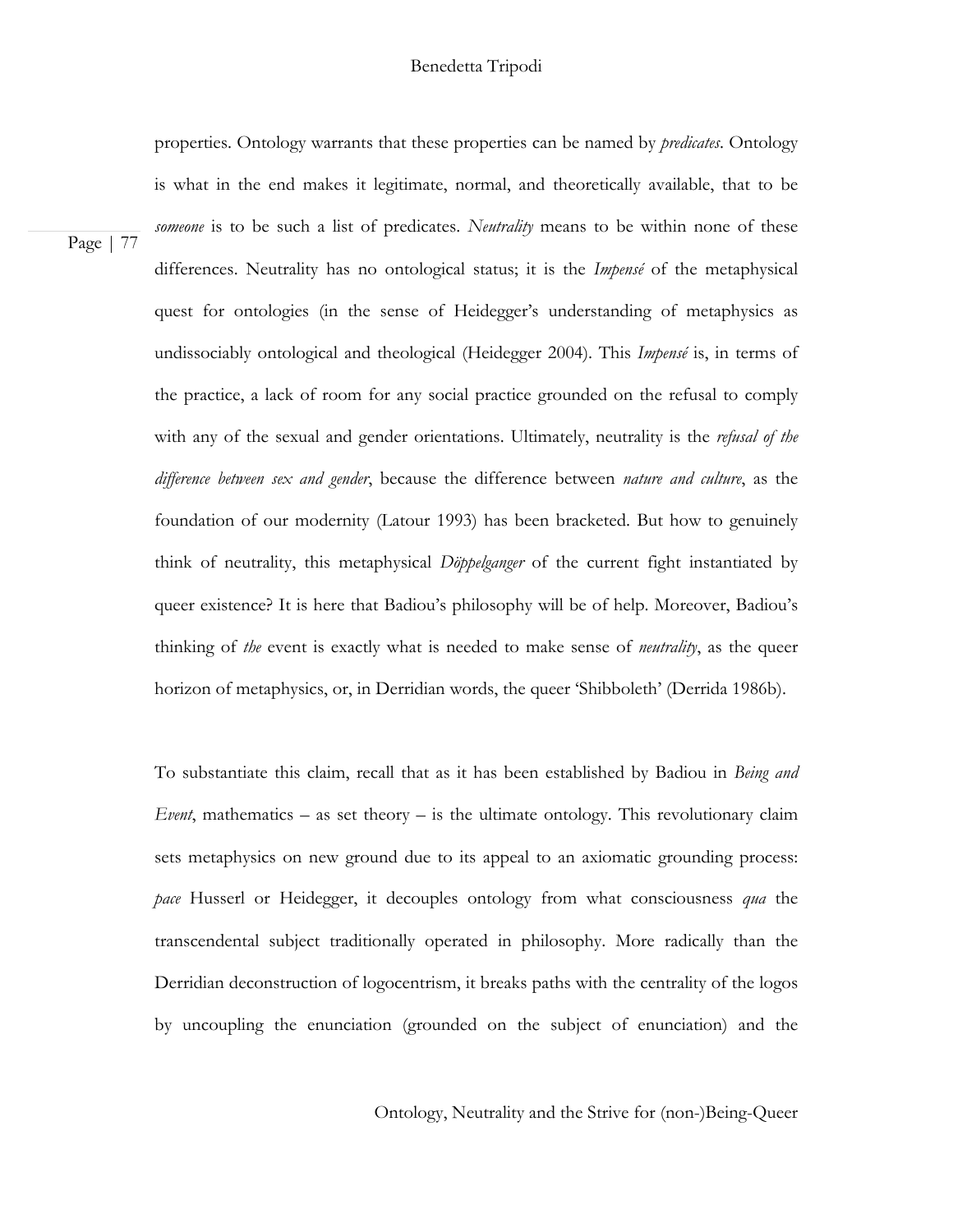statements, namely, the theorems that no subject ever uttered.

Mathematics is the ultimate ontology, and, more precisely, as Badiou emphasised in his theory of the event, mathematics is set theory (Badiou, 2005, 2009). From now on, all utterances of a *difference*, be it ontic or ontological, empirical or transcendental, should be pronounced from the horizon of the axiomatics of set theory, and its crucial ontological character that is the *centrality of the void*. As Badiou has repeated in his re-conceptualisation of set theory, the *empty set*, the void, is the basis of the whole construction of sets. The origin of the set is the null set or the void taken as the set; and then sets can be achieved by adding this set, one more time, to the void: the centrality of the void is the major advance made by Cantor when he founded set theory. This crucial rethinking of mathematics allows a new founding of ontology, conceived of as a pure theory of multiplicity. The void central to the theory turns out to be the essence of the manifold and the fullness that is axiomatically conceived of in a theory of multiplicities. This theory is set theory, and it is Badiou's giant step in thinking that one acknowledges this mathematical theory as the true ontology. Such major advance gets rid of any transcendental grounding and decouples the subject from the ontology, *qua* theory of multiplicities (Badiou 2005, 121).

As is well known, subjectivity therefore receives a status that is not acknowledged in any theory whose approach to subjectivity, as a grounding for ontology, merges it with ontological distinctness and the procedures for generating the differences – be they on a

Volume Four, Number One (2015)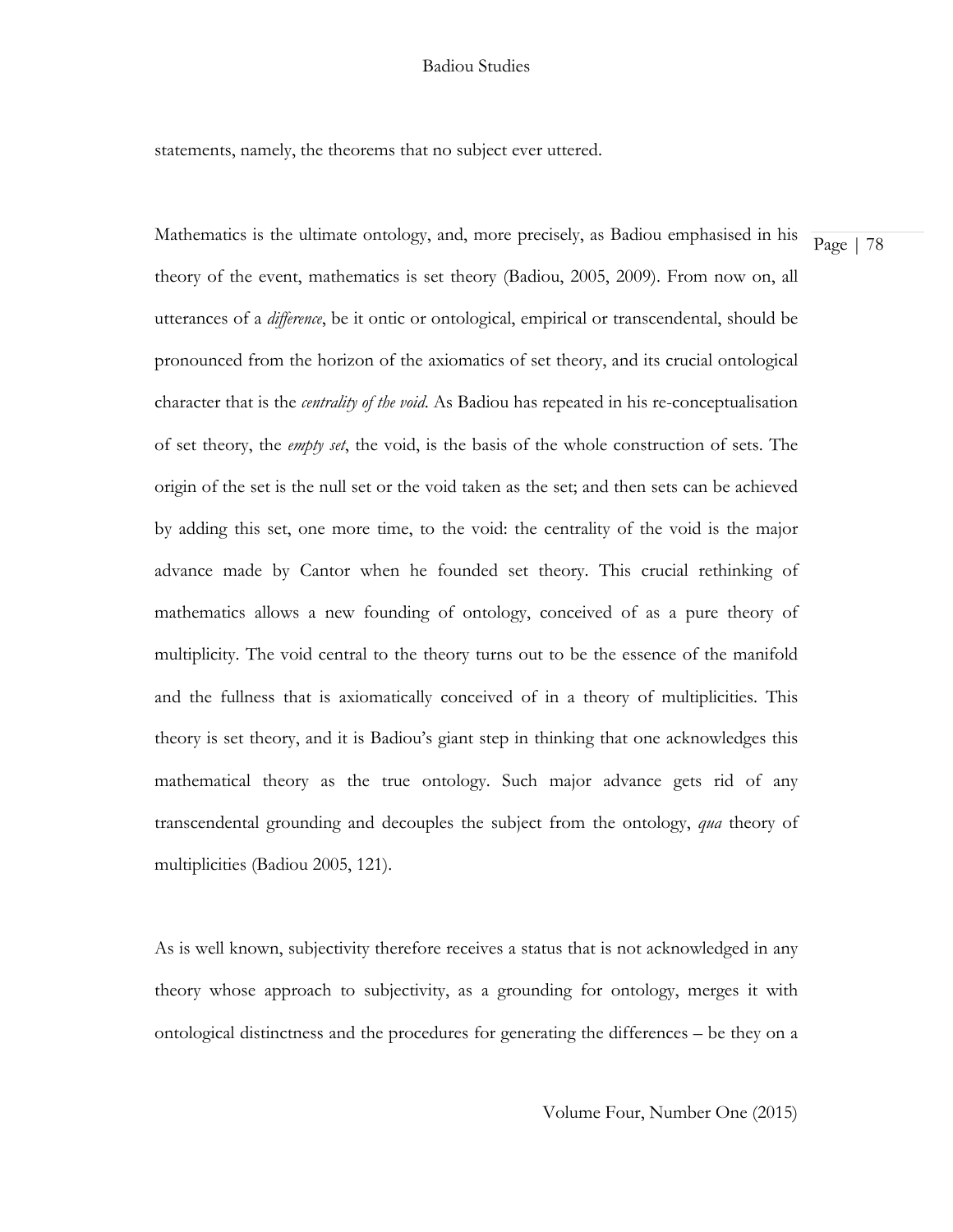negative mode *as differences* (Badiou, 2001, 2009). Where differences are instituted as differences on the background of their potentiality for being indifferent, the operation, that is made possible by the axioms but transcends them, is called the "count-as-one" (Badiou, 2005)*.* Multiplicities through the count-as-one are settled into a set, which makes the differences still in-different (in a difference with themselves that, earlier on, Derrida would have labelled as *différance*) into ontological differences. This puts us on a new, firm setting to apprehend difference *per se,* as an ontological difference, and, moreover, the *gender* difference, as a difference differing from any difference because it has originally set the subject apart from him/herself (Esteban 2009).

Page | 79

Sets are indeed what gendering processes by reactionary institutions intend to hold, in contradiction to the status of the multiplicities proper to each subject *qua* subject. Being a "woman", being a "male" "homosexual", being an "autistic" "child" is possible only because it applies the ontologically generative procedures that are labelled as sets (Irigaray 1993b; Wittig 1976 for a poetic illustration): the set of "male white homosexuals", the set of "black children", etc., each set being what, through its overlapping and intersections, decides which difference may tolerate which other difference (Butler, 1993; Sedgwick 1990). Understanding that ontology is first of all couched as set theory *qua* theory of multiplicities allows one to get an insight into those generative procedures that ascribe subjects their differences and create their gendered nature as something apparently ontologically founded (Love 2007). Therefore it provides one with a critical grip onto those procedures.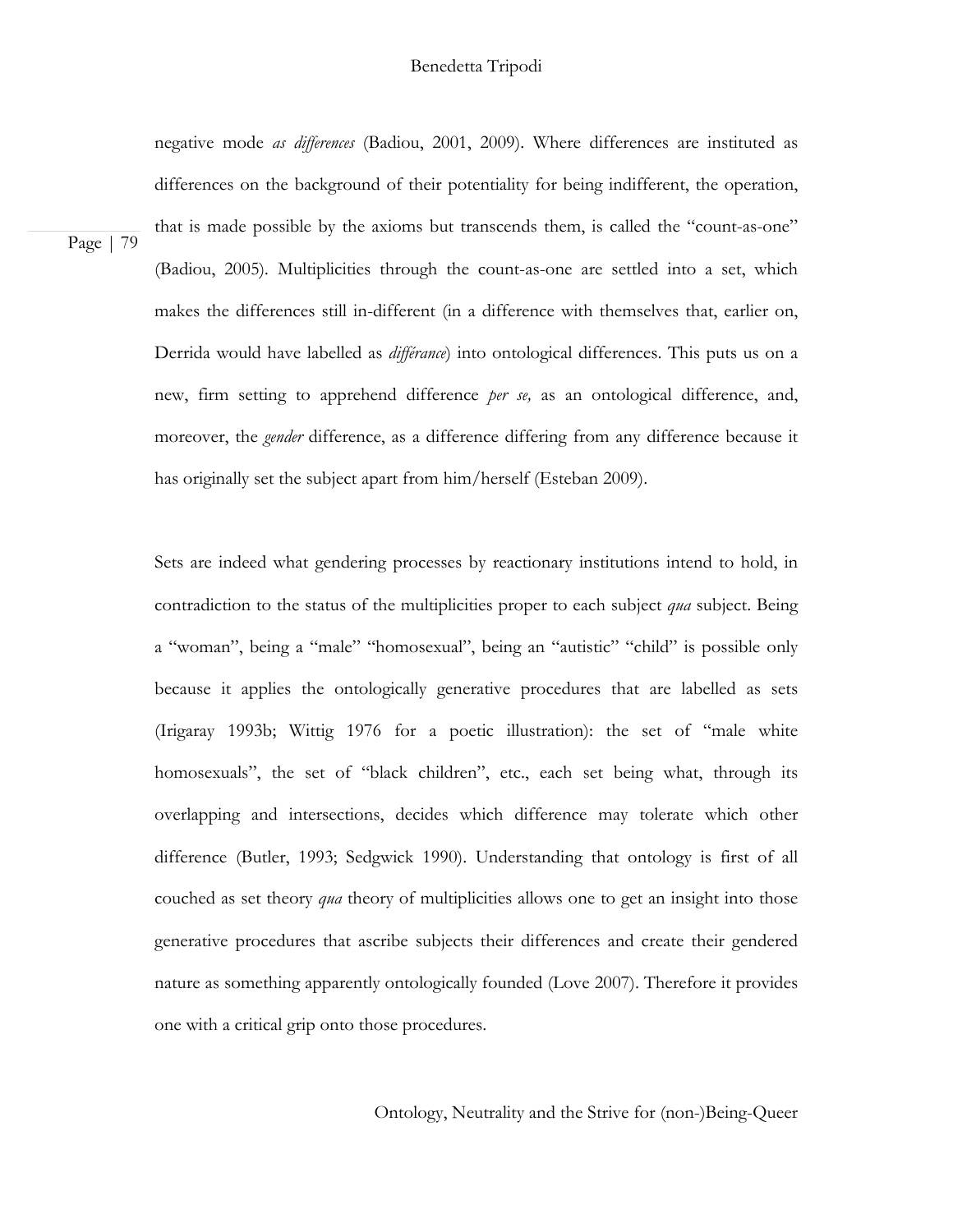Neutrality regarding these differences would mean a lot, practically speaking, because the subject should be defined in opposition to these procedures which are indiscernibly ontological and social and thereby enforced by institutions (Wiegman, 2000; Grosz 1995). The institutions of capitalism are clearly oriented toward the instauration and enforcement of differences, which allows crucial features of capitalist economy such as division of labour or transmission of social power in the form of a capital. Gendered difference is part of those features – being involved in the sexual economy of transmission through generation and inheritance (Héritier 1994, Mc Kinnon, 1996). But subjects may not be existing at the same place as their differences, and this *non-existenceat-place* is what, to some extent, determines the ontological dialectics proper to gender: being ontologically different and not being, as a subject, part of this difference. *Event* is the Badiousian name of this absence, as one can clearly derive from the Badiousian framing of the event (Badiou, 2005). On the other hand, sex, sexuality, girlhood, femaleness, virility and so on, all those names are diffractions of the gender dialectics as it is settled and unsettled by the ontologically grounded repression of the *event* qua event (along all of its axes that Badiou described: political, scientific, literary and romantic). History is full of avatars of this repression, as well as of the trace of the fight that has been either fought, or un-fought but inhabited by the virtualities of the fight.

To sum up this insight, sets are indeed what gendering processes by reactionary institutions intend to hold, in contradiction to the status of the multiplicities proper to each subject *qua* subject. This tension between subjectivity and gender comes to the fore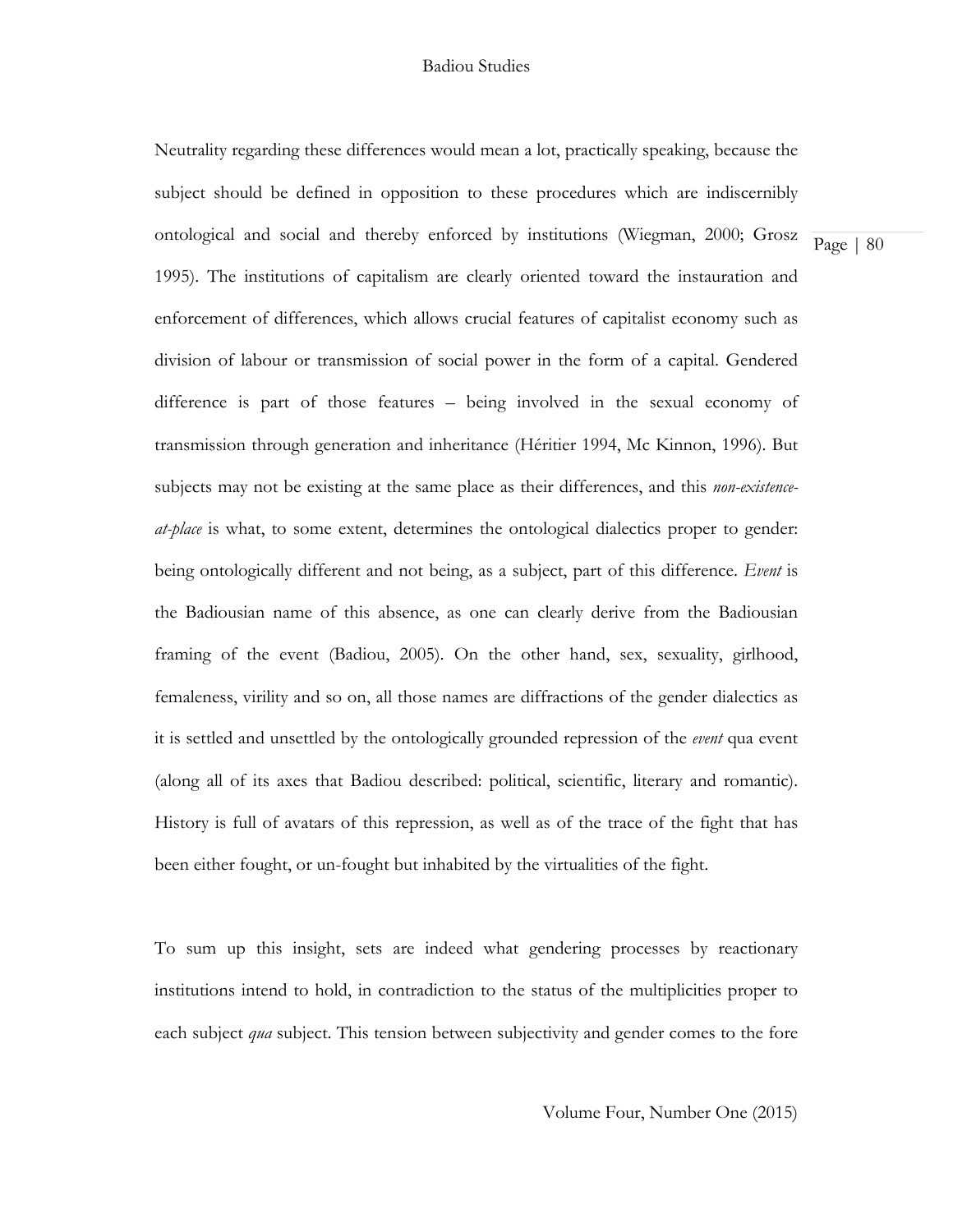# Benedetta Tripodi

through the lens of the 'count-as-one', the ontological operator identified by Badiou as the fluid mediator between set-belonging and set-existence. Belonging to the set of the black homosexual females means having been put into a set of differences by the instauration of a set, made up of blackness, homosexuality and femaleness (Foucault 1980; Ferguson 2003; Wiegman 2014) – all three properties not existing as such before the set came to existence and it came to existence through the count-as-one.

Page | 81

Now, the question raised by any contestation of the gendering of the world as overpowering feature of modern capitalism precisely is the question of the non-existence of this set – as an example of gendered, situated, cis- or trans- labelled, set – as a set. Feminism pervaded the whole of the difference mechanisms as institutionalised sets, because, as Harding (1986) put it, 'Feminisms are totalizing theories. Because women and gender relations are everywhere, the subject matters of feminist theories are not containable within any single disciplinary framework or any set of them.' Addressing this dialectics of the event and the institutions of the gender through the thesis of set theory as ontology will allow us to discern what a radical neutral position for queer theory and queer movement would ontologically mean. The political grounding will get clearer, and the lines for a real politics of the gender neutral would be likely to be defined. Section 2 addresses such a dialectics from the viewpoint of a theory of the subject.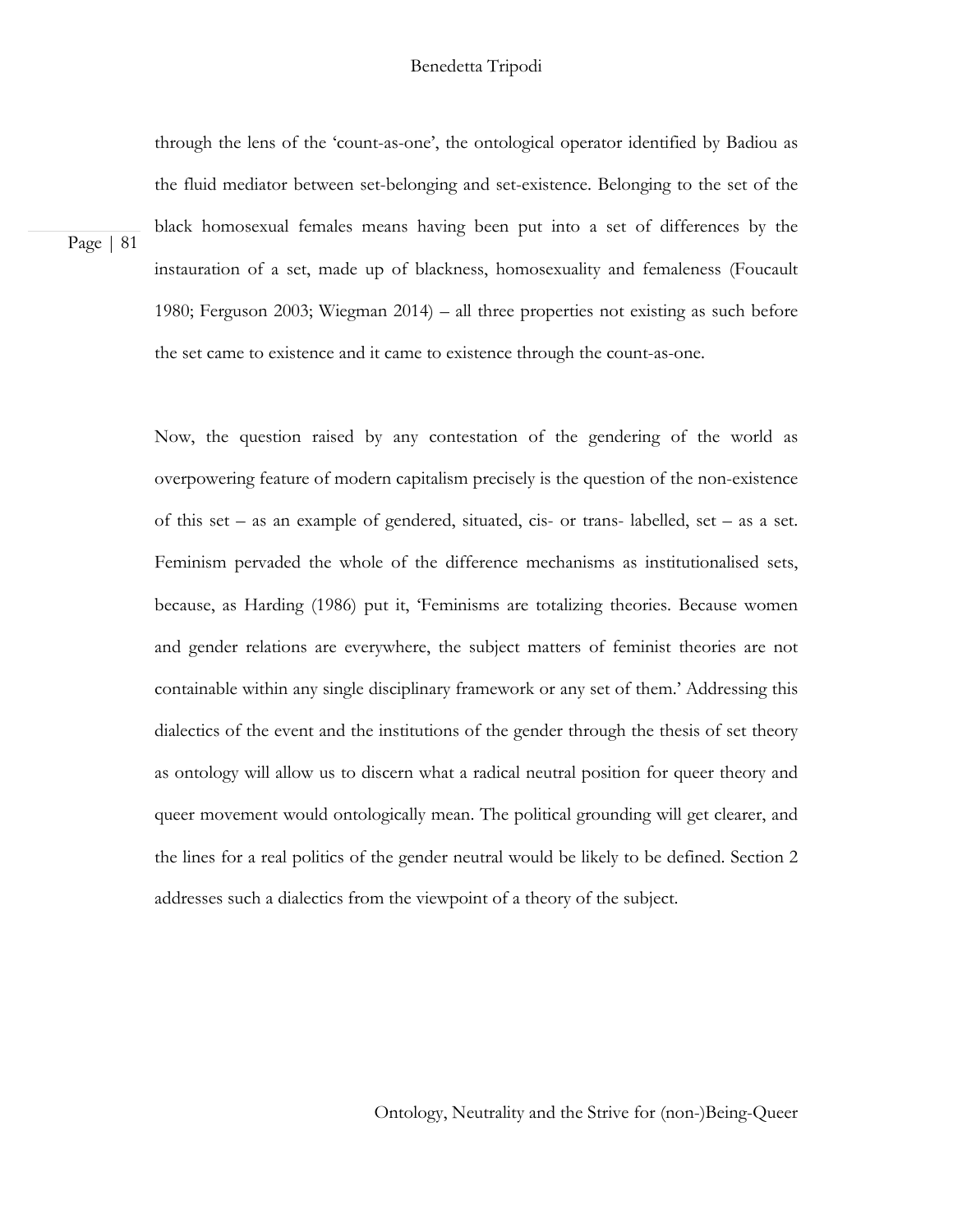# **2. The subject of feminism**

A philosophical issue raised by both political feminist and queer theory, even if it has been overlooked in the last two decades, is the question of the subject of feminism. To some extent, this subject cannot be a woman, or a man, or a homosexual male, and so on, because it is posited in being not as divided, distinguished, imprinted by these predicates, but in a position that is logically and ontologically prior to the setting of these distinctions. It is the *sine-qua-non* condition for a feminist theorising, and, even more than that, a feminist naming and predicating. Otherwise, the feminist discourse will only be, in the stage of the gesturing of an already trapped character (Wiegman 2014) – trapped in a discourse paved by the phallocentric system of differences, or what will be called for now the non-neutral. It will be, to use Heideggerian wording, an ontic and not an ontological contestation of what has been instituted pre-originally by the phallogocentrism (Irigaray, 1977; Kofman 1985), and therefore, it will be doomed to failure.

So feminism, as ontological, should *have* a subject, which in turn has the resources to *be* what being-a-woman in itself is. Or, in better words, it *has* feminism – as a subject – at the same time (and in the same move) as it *is* feminism. This is exactly the procedure that is allowed to us by Badiou's theory of the subject, to the extent that it complements the ontological move explained previously, centring ontology on set theory. The subject of feminism is precisely the subject to the extent that it is not belonging to the sets, *qua* sets of differences, assigning them – the differences – to individuals and then grounding their

Page | 82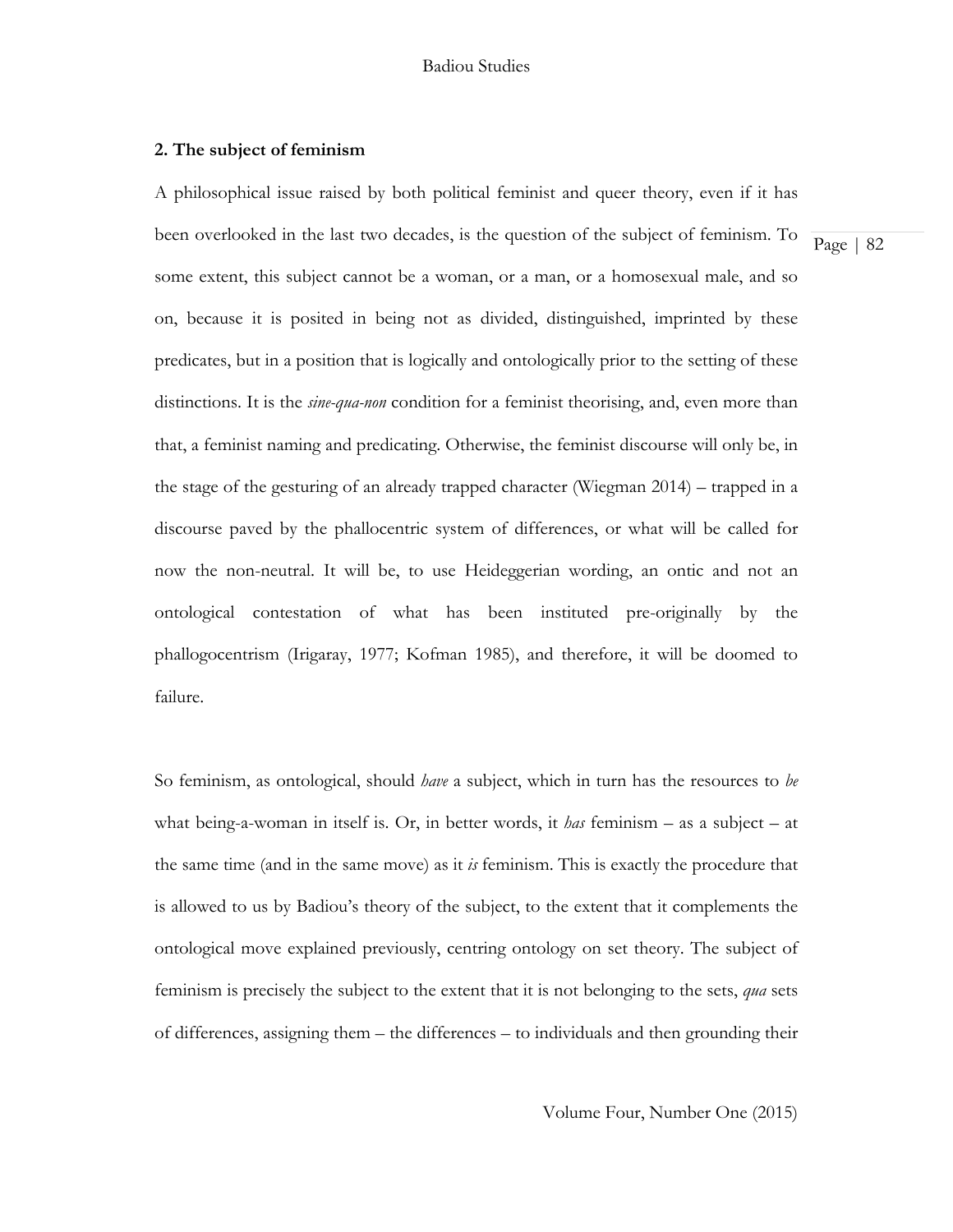Page | 83 belonging to sets (Badiou, 2005). Once it has been clear that logocentrism and phallocentrism are indeed two sides of the same coin (Irigaray 1993; Kofman, 1985), overcoming logocentrism through the axiomatic founding of the sets as sets is exactly the move needed to account for any ontological contestation of phallocentrism. This leads us to the atopical location where the subject is – or rather, because the subject "*is*" not, since it is not part of the logics of sets – the subject "*subjectives*" (in the verbal mode – exactly in the way Heidegger famously wrote *das Nichts nichtet* in *Was ist Metaphysik*?). In this atopical location, the subjectification of the subject, prior to any sets, therefore to any predicates or to any differences, is what the feminism is, *qua* subject. In other words, the subject of feminism is precisely that, which has not been included in the set of sets, because precisely – as it has been recognised since Russell, but not genuinely taken into account before Gödel and Badiou in philosophy – there is no set of all sets. This nonexistence of the all-inclusive set is the reverse of the subjectifying of the subject, which is, in other words – through the equivocation between logocentrism and phallocentrism – the *subject of feminism*.

> As it is posited by this subject – which is cashed out in terms of feminist discourses, even though the position of the subject is ontologically what supports the discourses (against Foucault's supremacy of discourses, which obviously misses the real settheoretical nature of ontology – (Foucault  $2002$ ) – none of the differences that make up males, females, and so on, as fixed predicates in the ontic regime of designation, should be proper to naming the *subject*. This subject, as referred to this logic, is the *ne-uter*,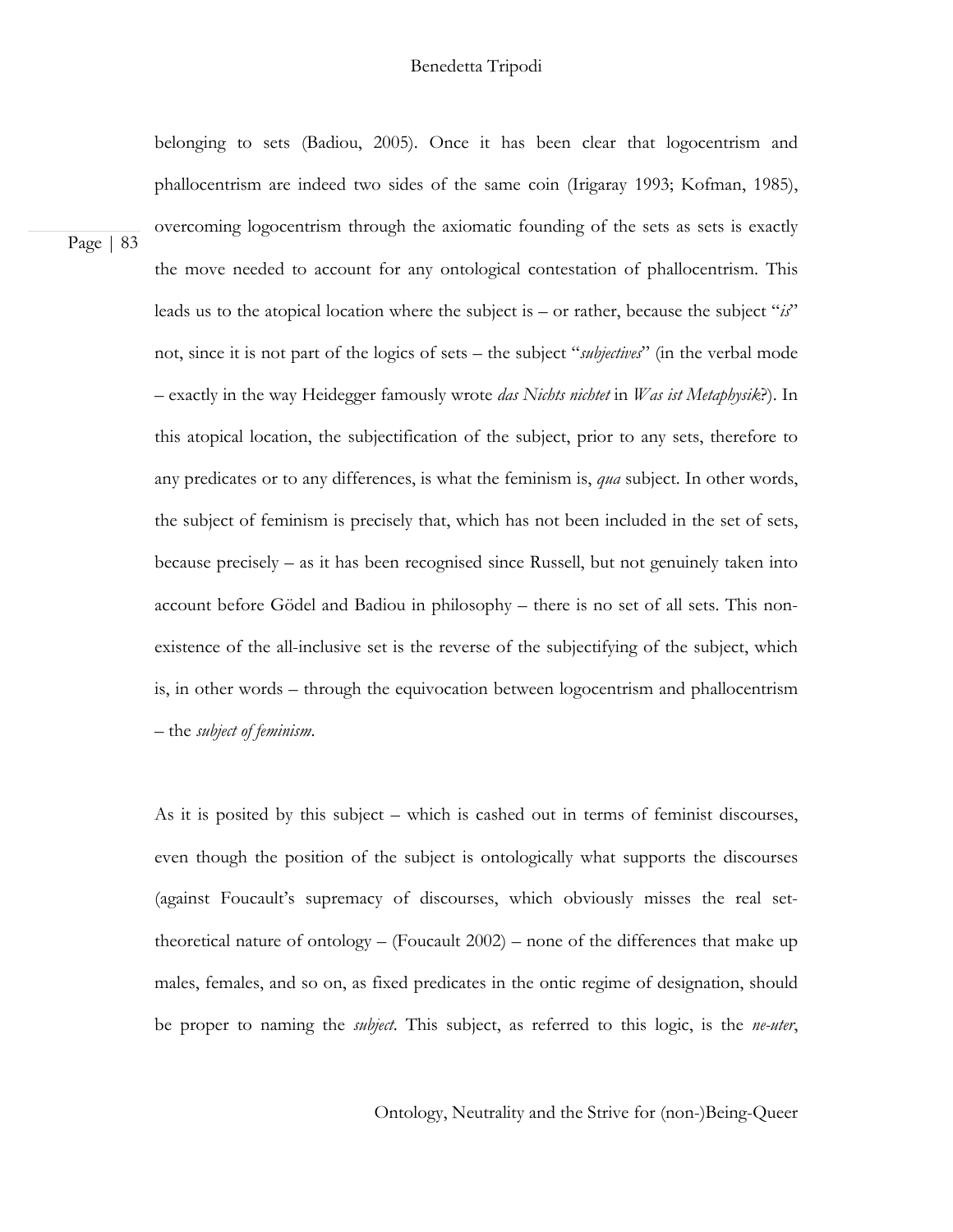namely, the neutral. It is this neutral which is put into "being" by the subject of feminism – and I write "being" and not being, since the set of beings as object of ontology is precisely bracketed here, as through the subjectifying. The queer theory is the truth of feminism: that's why, ontologically, those two are indiscernible, even though representations of those discourses may have been challenging each other (Love 2007; Jagose 2008).

Page | 84

It becomes therefore self-evident that the genuine subject of feminism is the "many" that is negatively referred to through the "count-as-one" posited by the gendering of "the" woman. This "many" stands as a "many" only in reference to the count-as-one, to the extent that it has been uttered; out of that, it is a non-many as well as a many – exactly like in quantum physics terms are themselves and their other, prior to the decoherence process that arbitrarily cuts them from themselves – but, as soon as it is named or referred to, it becomes, of course, "the many". The subject of feminism is this *many*, to the extent that it is left out of predication. The "many" is the set of all differences prior to their instauration as sets and differences of sets – through the axiom of choice (Bernays 1991; Badiou 2009).

What Badiou's ontology and theory of the subject entitled us to formulate is thereby threefold: it sets out the subject of feminism from ontology and opens it to its inner manifold, as a non-countable manifold; it shows that the truth of feminism is queer theory, as a (non)-predication of the neutral, and at the same time, manifests the kind of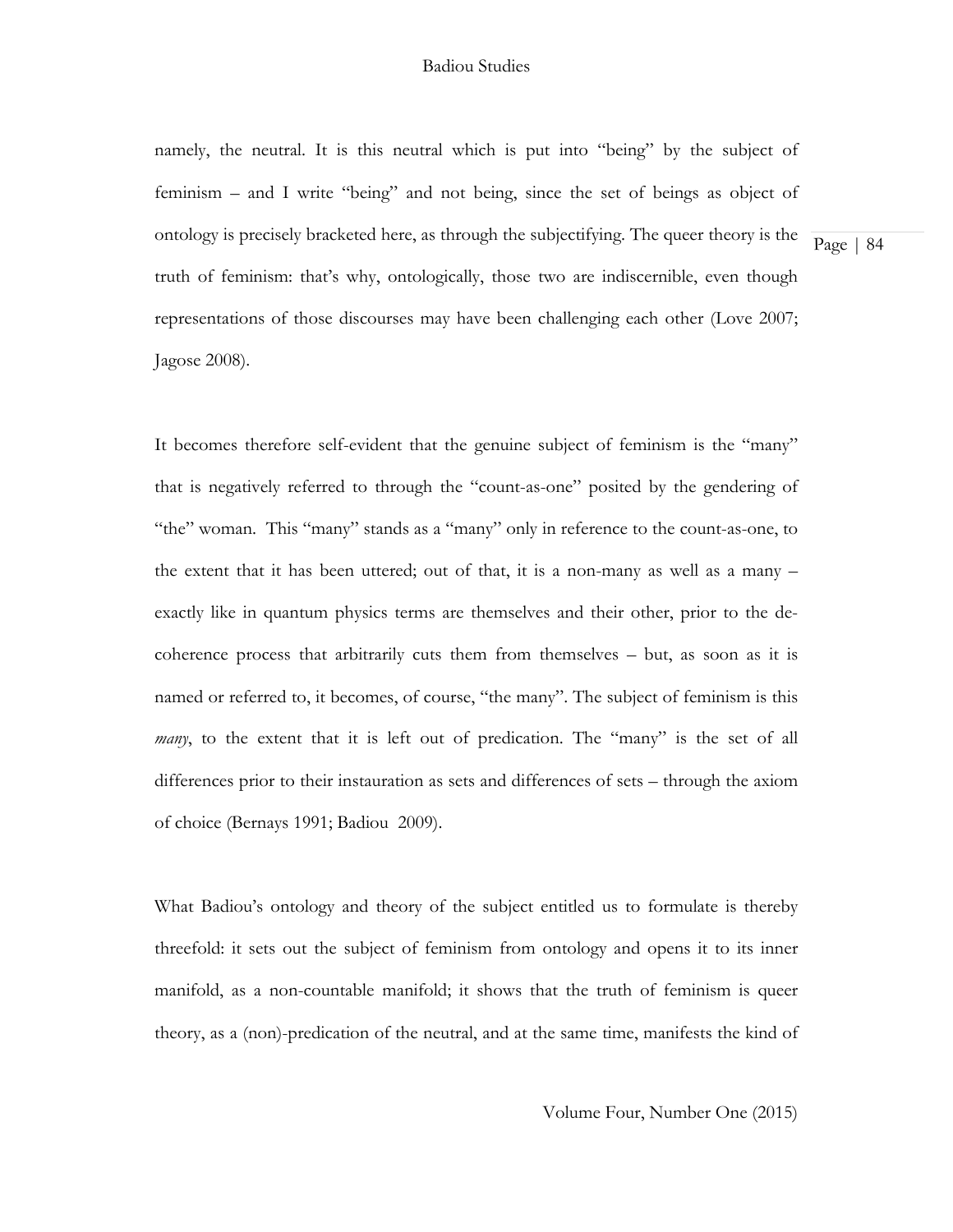# Benedetta Tripodi

truth the feminism as subject is capable of (recall that the Badiousian subject is always, in principle, the *subject of a truth*); and it turns us toward the ontological meaning of the social and political theorising, once it acknowledges that neutrality is more than an avoidance of the count-as-one and the logics of difference, but, moreover, is the political horizon searched for by the forces that are left out the political process of instituting the differences. This process, as it has been alluded to, is what is called *gendering* (Butler 2004, Germon 2010).

Page | 85

This "many" does not exist, since it is what is left out of any count-as-one instituting sets. All that *is* are men and women, homosexuals and cis-white heterosexuals, and so on. Actually, no one better than Jean-Luc Nancy captured the ontological impact that this "many" has upon any origin as origin of the subject:

'If the origin is irreducibly plural, if it is the indefinitely unfolding and variously multiplied intimacy of the world, then not gaining access to the origin takes on another meaning. Its negativity is neither that of the abyss, nor of the forbidden, nor of the veiled or the concealed, nor of the secret, nor of the unrepresentable. It need not operate, then, in the dialectical mode where the subject must retain itself in its own negation (since it is the negation of its origin). […] The origin is inside; it is the spacing of our dis-position of the world [...] the origin is, together with other origins, originally divided.' (Nancy, 2002, 128)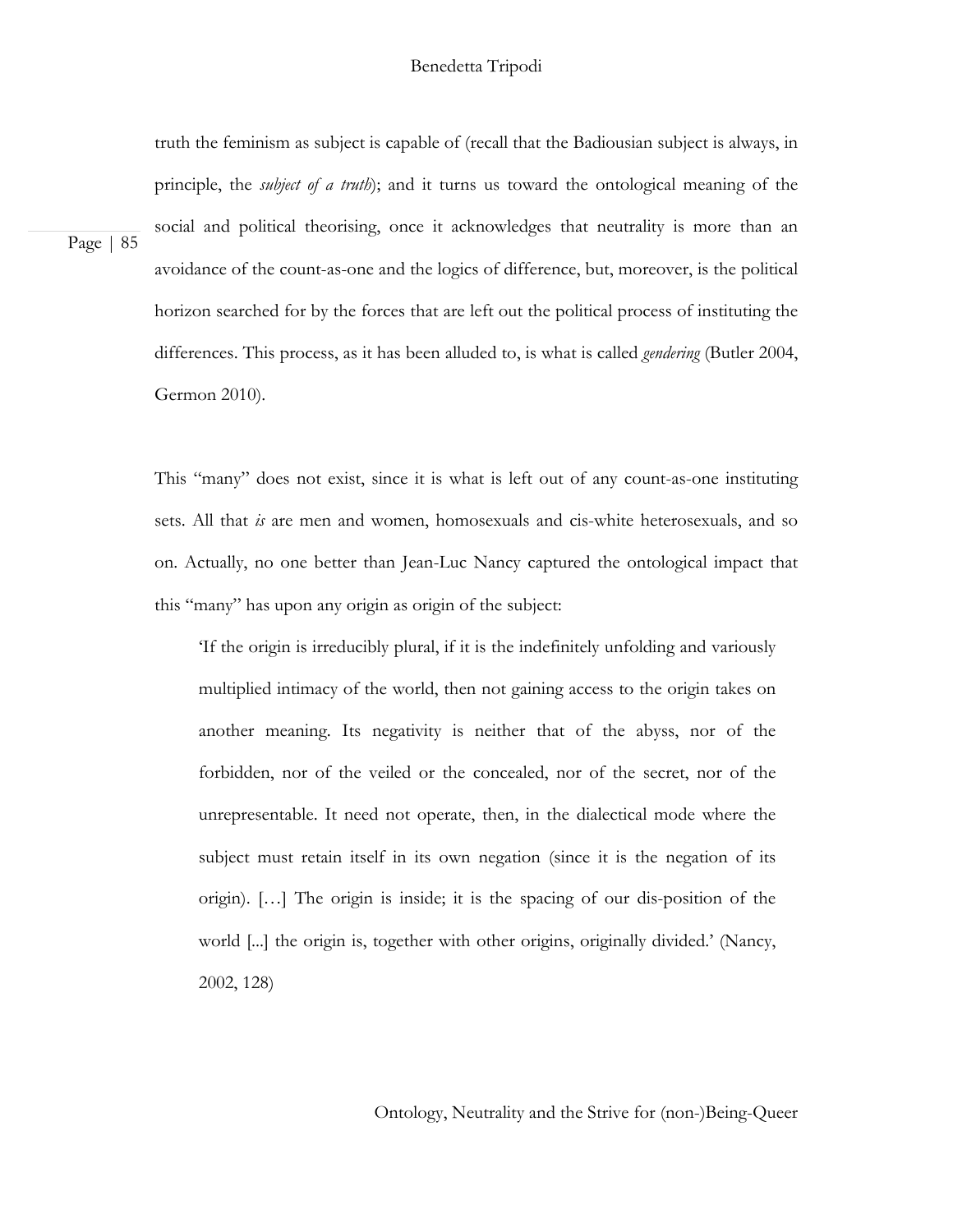The "many" *is* not but *happens* in the mode of the subjectification – and has to be nominated or named as the subject of feminism. To paraphrase Badiou, when asked "Of what "queer" is the name?", one should answer – it is the name of this "many", if it could have a name, which of course is not ontologically possible. This *many*, as being prior to any count-as-one, is exactly what happens as the *event of feminism*; and, since any event (as Marx taught us) happens twice (Žižek 2008), it happens again, as the same and as different – being beyond "sameness" and difference – *as queer theory.* 

No vindication of the existence of this many – meaning, being neutral regarding cis- and trans- or male and female - can be articulated since being is not its affair. But it can be named, as a non-being, through any queer discourse, and, moreover, achieved through any queer political position. This is why maintaining the openness of this "many" is intertwiningly a philosophical endeavour and a political task for any theory receptive to the oppressive load proper to the institutions of sexuation *qua* gendering, as they have been deployed through modern capitalism (Povinelli 2011) – that is, any queer theory. To this extent, we are left with the following task: within this ontological grounding, on the background of the event of feminism and its ontological lack of predication, we should articulate the field of a genuine queer nomination. This looks like a theoretical task. Yet, it takes place, and the (non-)place where the name of feminism has been traced by the subjectification of the subject of feminism, where all differences are non-posited and therefore indifferent regarding themselves within the deployment of the many. In this atopian location thereby, the difference between theory and practice, theoretical

Page | 86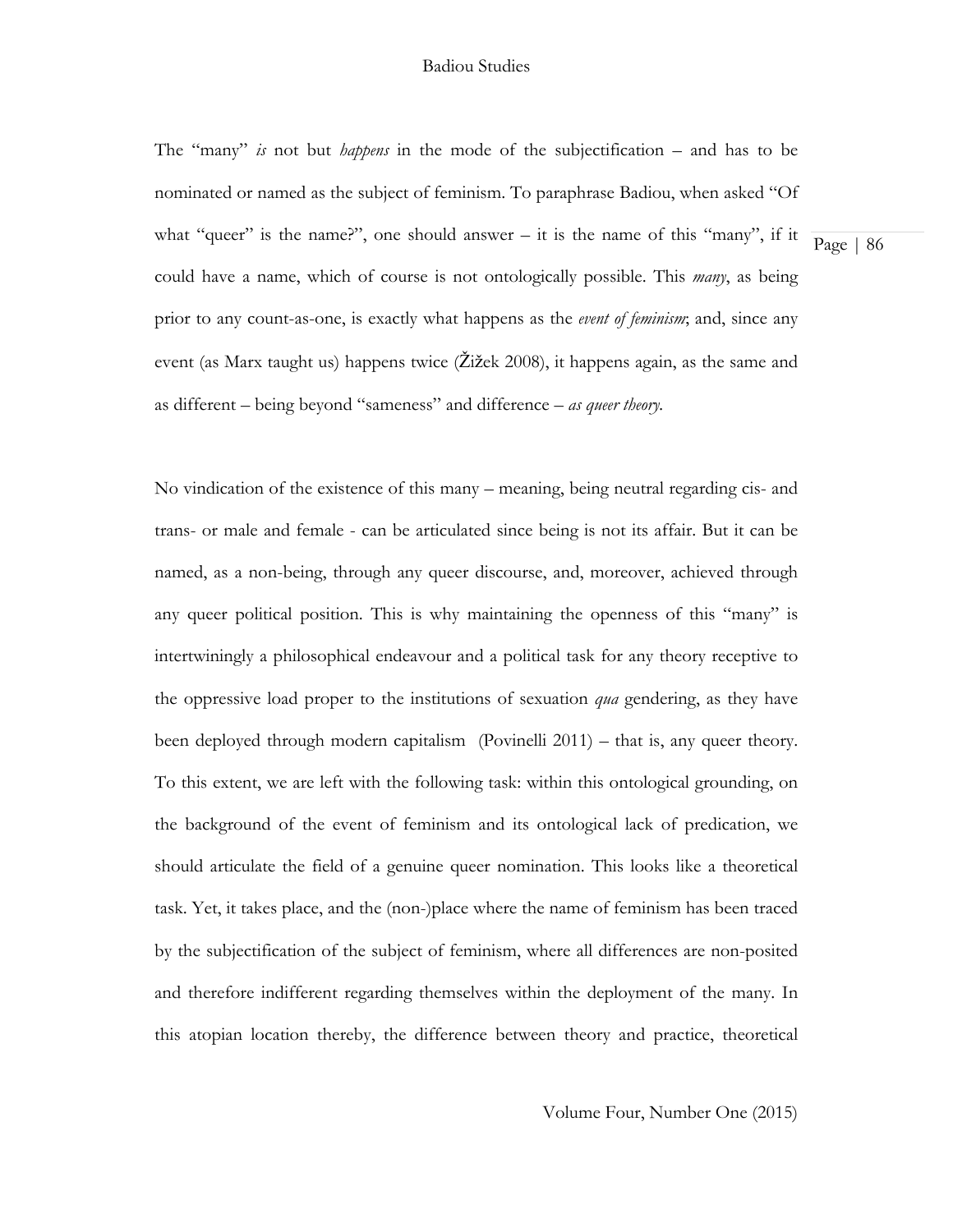practice and practical theory, and moreover, ontological discourse and political fight, is overcome, or, so to say, *aufgehebt*: therefore this task is not theoretical, it is at the same time, through its ontological predication, a task proper to any subjectification protocol, and therefore, a political one.

Page | 87

# **3. The queer nomination: an attempt of (un)-gendering the (non)-philosophy**

There is no queer ontology because the predicates that would be articulated there are not yet available since what is uttered by the queer nomination is necessarily ne-utral. For this reason, the subject of feminism, as subjectifying the "many" involved in the possibility of the count-as-one and in the same time left aside through the count-as-one (or in general, *aufgehoben*, in a deviant sense of Hegel's *Aufhebung* that has been scripturally exposed / exploded by Derrida in *Glas- de la philosophie*), should be untouched by any institutional procedure of gendering (Derrida 1986a). Hence, gender-reversing the capitalist institutions of sexuation appears as the hallmark of any genuine feminist utterance (Butler 2004). This utterance paves the way for the queer nomination, whose character has been stated above.

This leads us to a striking Badiousian paradox. Before stating it, it is worth saying that Badiou's philosophy, from the perspective of a feminist questioning of metaphysics, appears as a philosophy of paradox, no less than Russell's or Quine's. More than that, it exposes the processes that govern any paradox *qua* paradox, which means that out of the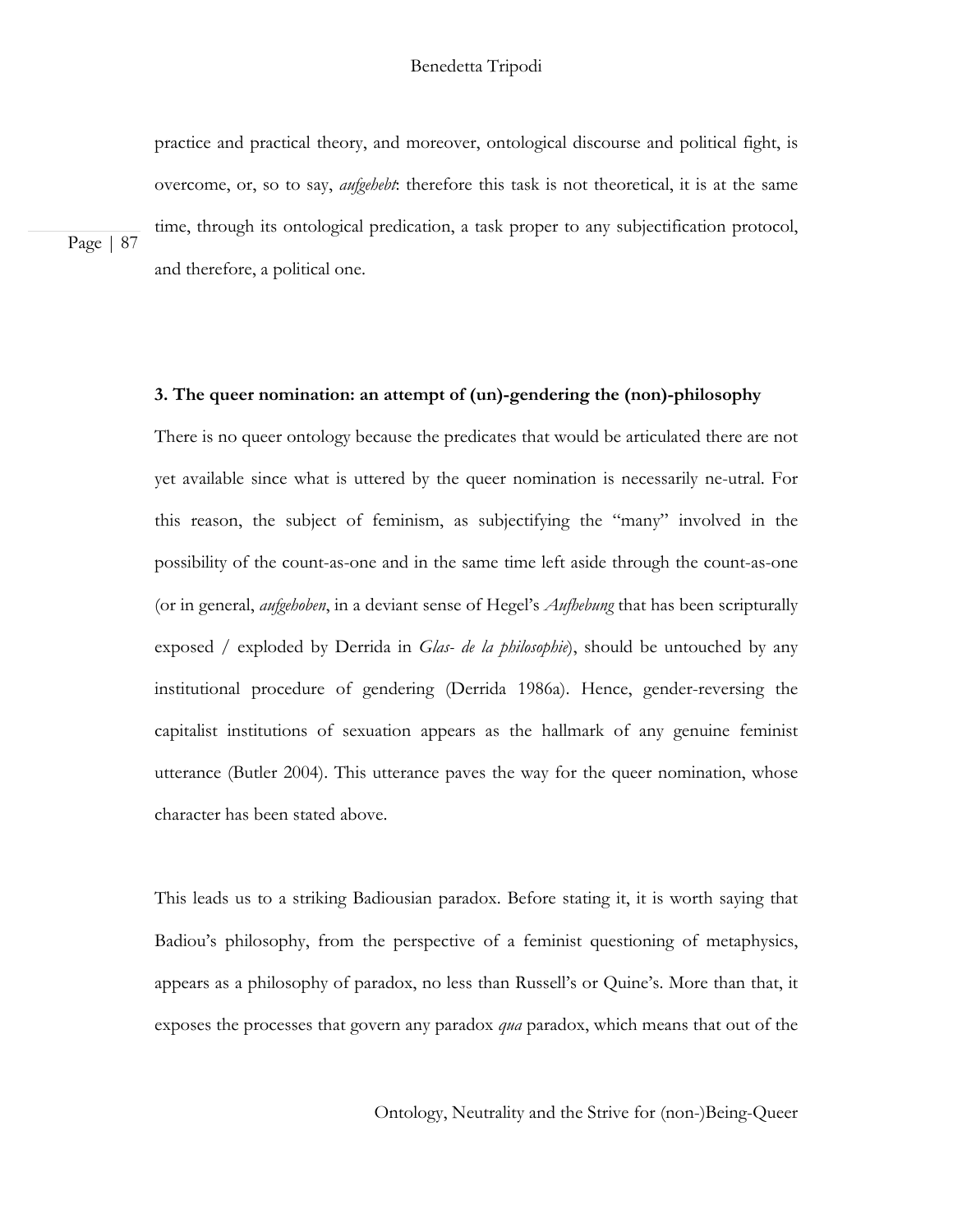Badiousian assimilation of ontology to set theory, paradoxes may emerge out of the blue, with no access to what makes them paradoxical in the first step. The effect of Badiou's claim is therefore to produce insights into the production of paradoxes – through the necessary exhibition, by virtue of its axiomatic, of the tension between the count-as-one and the many, or, better said, the "uncounted as many" (Badiou 2009). This is at the same time ontological and political, since the political side of Badiou's ontological claim exposes capitalism itself as the other face of the dialectics confronting the "many" and the "count-as-one"; in the political side, paradoxes appear as contradictions, and therefore what is exposed by Badiou is not any more theoretical but is the violence intrinsic to the difference-instituting procedures, which generates classes (Rancière 2006), sexes, age classes and genders as ontic differences in the capitalist épistemè (to speak with Foucault).

The Badiousian paradox proper to the queer nomination is, to his extent, an original paradox – in other words a paradox that stands where all logical paradoxes as well as all political fights do arise (Žižek 1999). It is the paradox of the ever-sought name for neutrality in the field where the very utterance of names excludes the promises of neutrality. This paradox is not a statement – it is a field, a theoretical location, and at the same time, a resource for political positions. As such, this paradox is enacted through the subjectification of the subject – but only when the subject is faced with the prospects of genuine feminism. This paradox stems from the apparently non-gendered formulation of set theoretical axiomatic in Badiou's ontology. Set theory and its subject are in principle,

Page | 88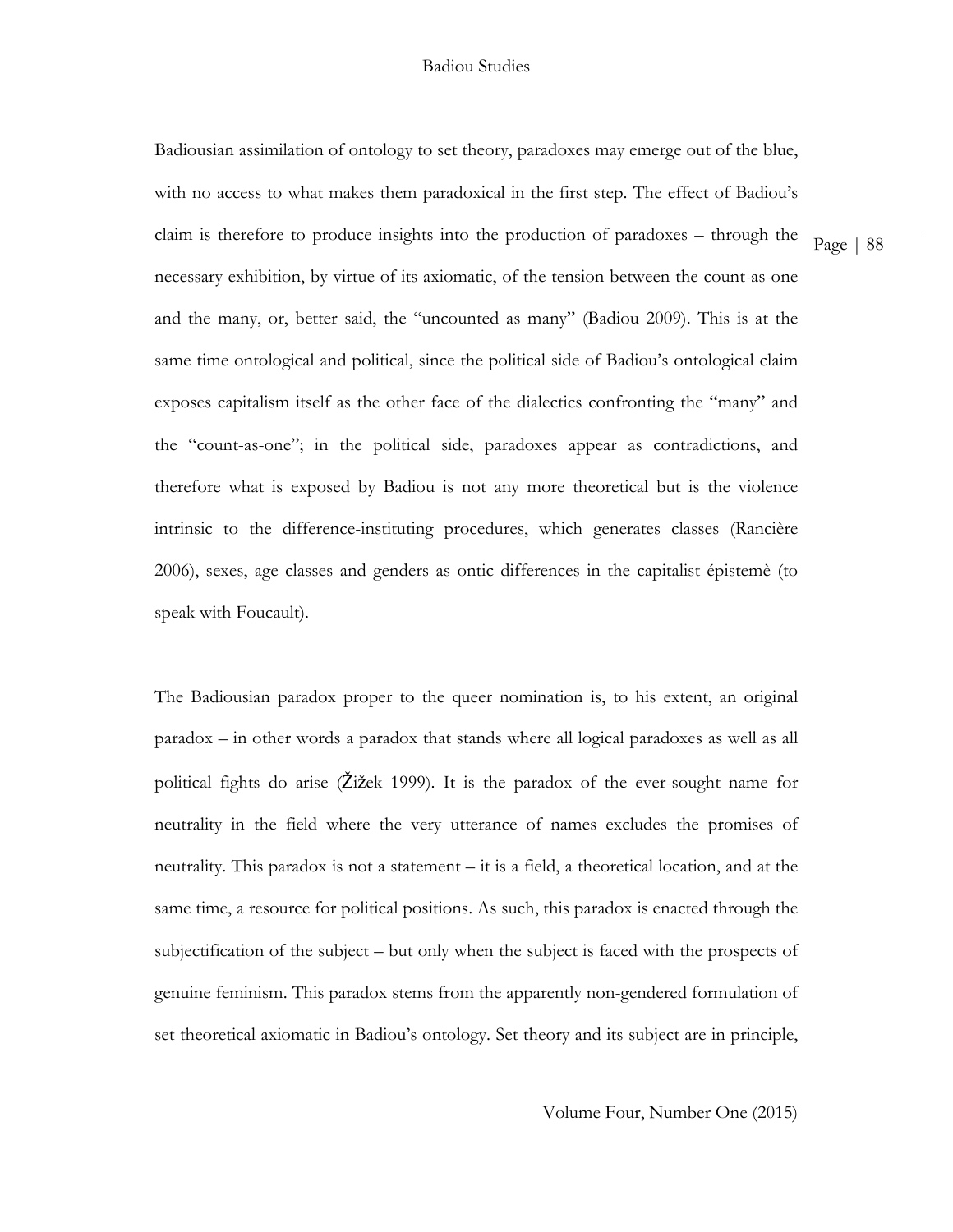# Benedetta Tripodi

as it is usually said, non-gendered (Meillassoux 2008). How can it be the case that, to some extent, the event of genuine feminism as exposed in the queer nomination, the nomination *for* and *through* the *ne-uter* (i.e., neutrality) is proved to emerge though the shadowing of the "count-as-one" – that is, through the spacing of the event of feminism? At this point, we reach the limits of the insight that Badiou's ontology provided us with, when it comes to the status of feminism considered as both a political and an ontological event.

What has been shown to arise from the dialectics of the count-as-one and the many, namely, the outside of the gendering institutions of capitalism, is exactly what, reading Badiou in the text itself, is not written within the theory. The event of feminism makes it obvious that the Badiousian turn in ontology is exceeded by its promises of neutrality. In other words – those words that Derrida's exegesis of Rousseau made transparent in the *Grammatologie* – it (i.e., the neutrality of feminism as a genuine event articulated in the queer nomination) – comes as a *supplement to the ontological turn that achieved Badiou*. It is a supplement that is – according to the logics of the *supplément* (Derrida 1976, 1986a) – both unnecessary, and purely intrinsic, because the turn itself reaches its truth only through the supplement. But the truth, here, should be, *after the turn*, understood only in Badiou's sense of what comes to the fore in and through the subject (i.e., the subjectification of the subject). The truth is of course not the degenerated, ontic (as Heidegger said) notion of logical truth; it is the truth in its original ontological sense, constituted through the triad of the subjectification of the subject, the advent of the

Ontology, Neutrality and the Strive for (non-)Being-Queer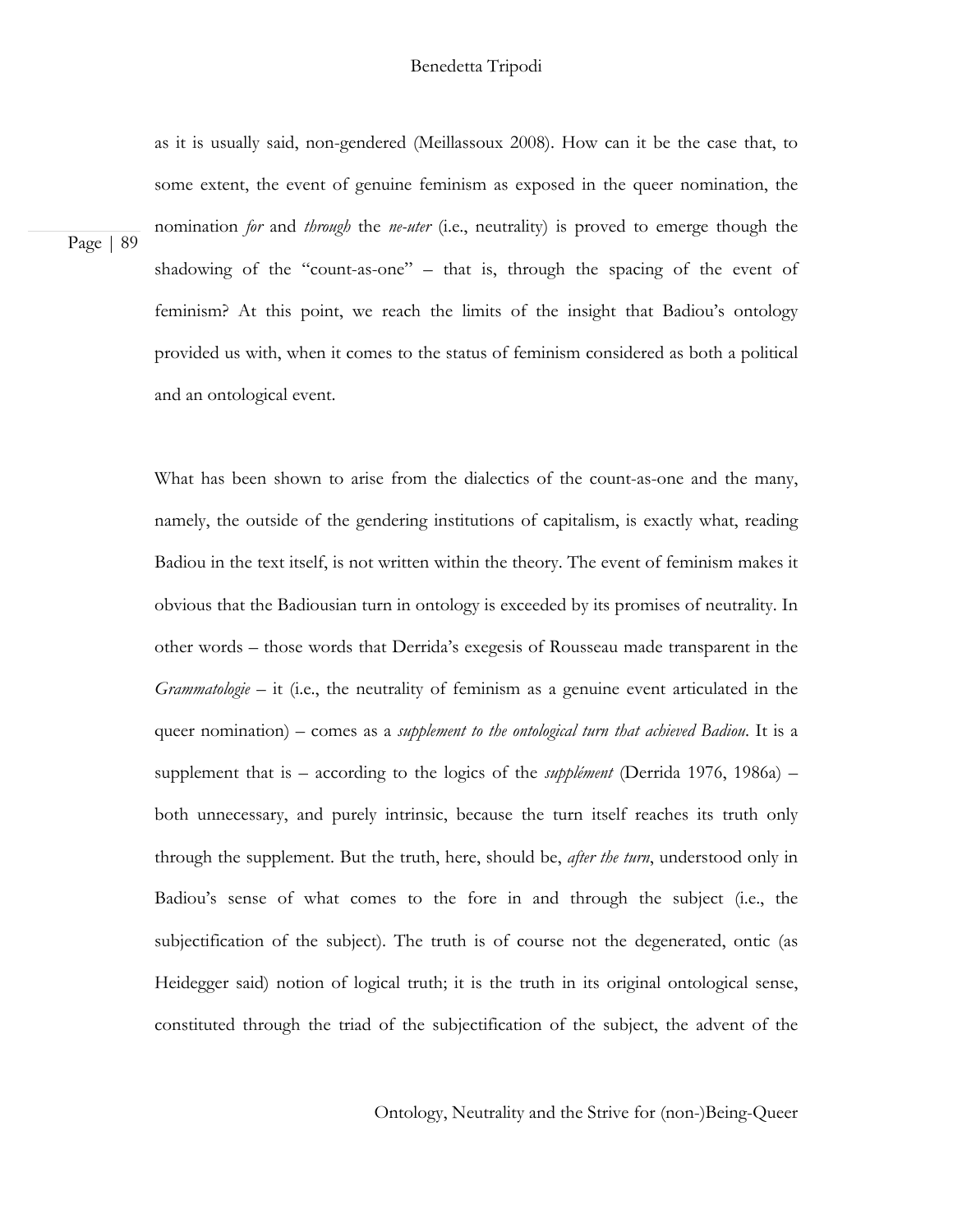event, and a given truth protocol (according to Badiou's theory of the ways to truth). It appears thereby that the queer nomination, as this neutrality made possible in and through the subjectification of the subject of feminism, is both captured through a Badiousian theory of ontology, and out of it (as its supplement). It is neutral not only as the ne-utral, but also as neutral regarding the (Badiousian) ontology itself (construed according to the set theoretical claim on ontology).

Page | 90

We are left with a second level paradox here, or a metaparadox: the neutrality proper to the queer nomination could only appear through the Badiousian turn in ontology, but cannot be located within it or accounted for exactly in its term. Our last question consists therefore in understanding this "in and out" character proper to the neutrality as the object of the queer nomination (i.e., as the truth of the subject of feminism). It is, in other words, a question about, precisely, the *neutrality* (regarding the ontological turn, understood as undissociably political and logical) *of the neutral*.

What matters to this truth is a faithfulness to the "many" that was un-named but arising in the event of feminism. It is the faithfulness to the *Impensé* of *the* gendering institutions proper to late capitalism - in other words, a faithfulness to the (non)-gender (Bersanti 1987; Magnus 2006). Here, we reach the limits of what philosophy – conceived of in Badiousian terms, as exposing the conditions of an authentic event of truth through the subjectification of a subject – can frame, or, more generally, can utter.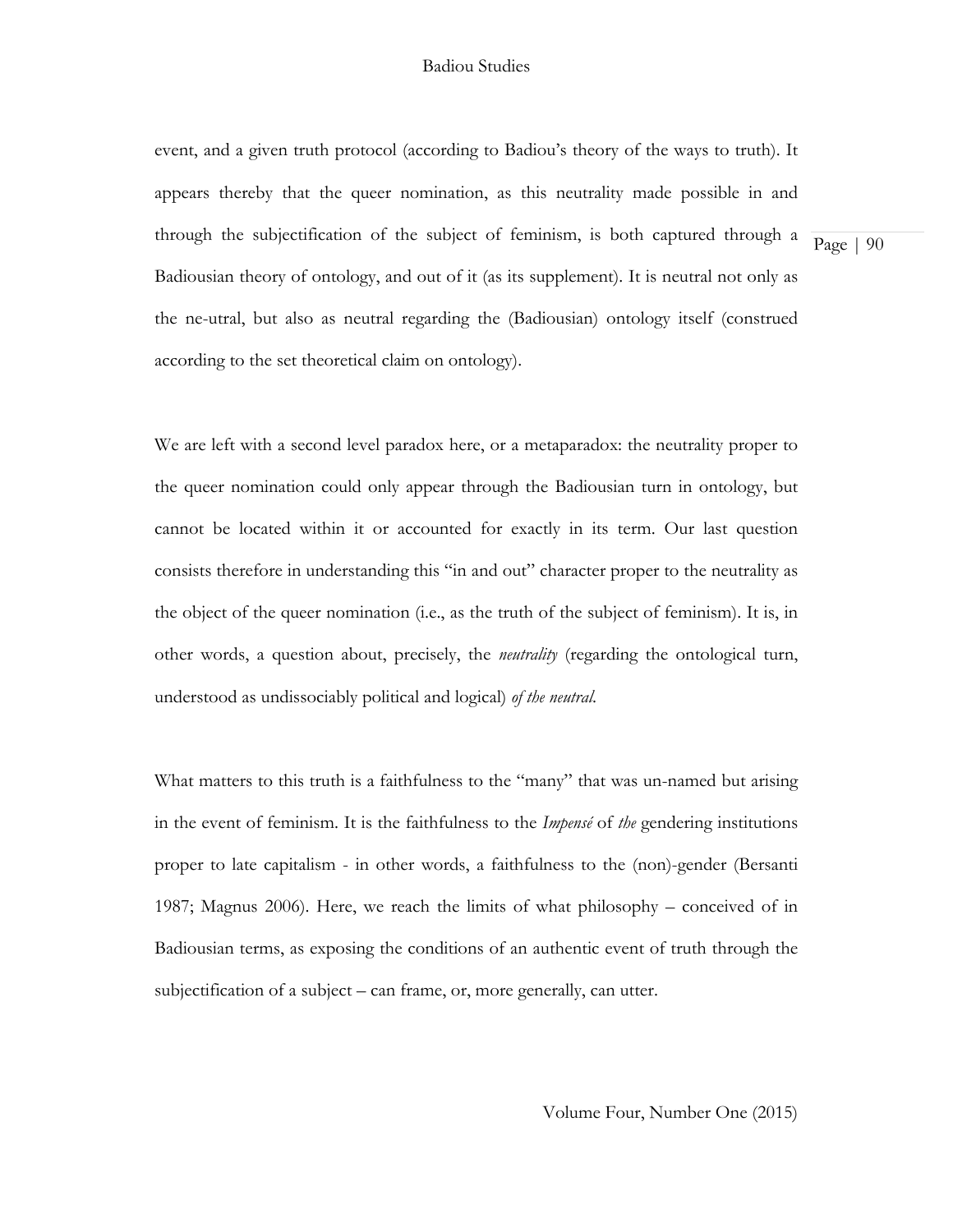To sum up, non-gender – cannot but only be thought of, by a radical philosophical gesture, as a supplement of this philosophy itself. As such a supplement, non gender has to be where philosophy is not meant to be, even when it shows instead of saying (according to the well known Wittgensteinian distinction) – or, shows through its nonsaying – that this situation is a non-situation, or, in Badiousian words, that we have the situation of a condition that is a non-condition. What philosophy can do, therefore, is  $$ as we tried to do it until now – articulate this paradox at the very limit of the paradoxproducing procedure, that is, at the closest one can be to the original emergence of the "count-as-one" against what's left of the many. Then, the question we are asking concerns what happens *after* – an "after" that is both chronological and nonchronological, as well as logical – philosophy (exactly in the sense that Meillassoux [2008] questions what happens after finitude, finitude being what proved itself as the topical object of philosophy until the ontological turn Badiou achieved).

Page | 91

An indication of an answer has been given some time ago by François Laruelle's conception of *non-philosophy* ("non-philosophie", Laruelle 1991, 1996, 2010). It is, of course, not "not philosophy"; it is philosophy at the same time, but in the exact sense of what philosophy shows of itself when it strives to say what philosophy is not. As a "theoretical pragmatics" (Laruelle 1996, 74), non-philosophy is precisely neutral regarding all philosophical distinctions: stating the "transcendental identity (and unilaterality) in the last instance of the *a priori* and the object, of the beingness and the being ("*l'être et l'étant*"), of the noesis and the noeme" (ibid, 314). Its neutrality therefore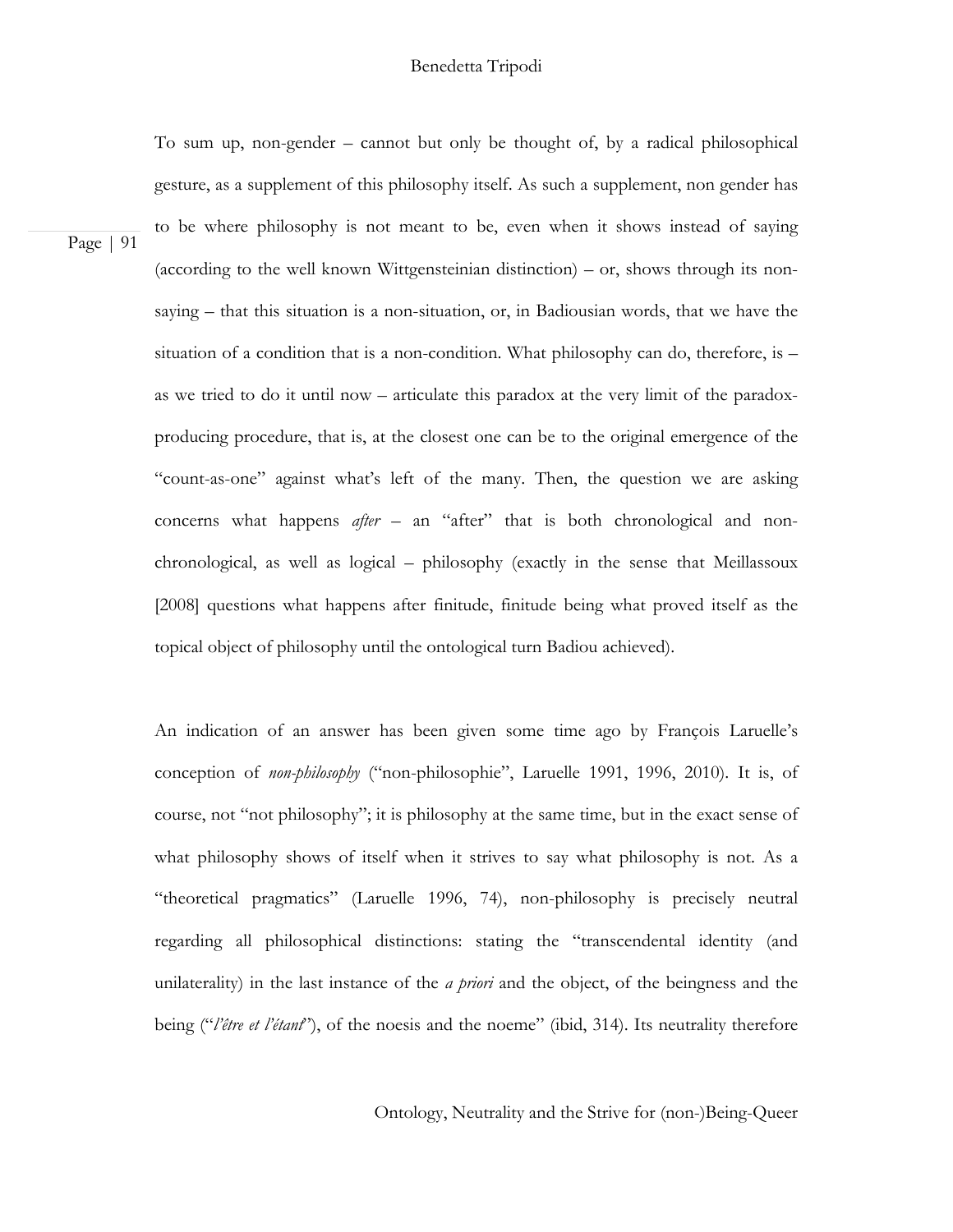overcomes crucial distinctions that were constitutive in philosophy up to the Badiousian ontological turn – Badiou included. Such a neutrality is the corollary of the decision of radical radicalism that initiates non-philosophy: "There is an instance that is more radical than logic, and this is the real" says Laruelle. This "real", understood in a post-Lacanian way, is precisely what is left out of the "count-as-one" when it comes into its dialectics with the "many". Therefore, this real, in a Laruellian sense, is exactly the un-nominated correspondent of what the subject of feminism referred to as its inaugural truth. This real is neither male nor female, neither cis- nor trans-, and so on. This real is neutral.

Having stepped to the limits of the shore of philosophy, we faced the metaparadox of a Badiousian ontology that was at the same time showing the truth of feminism as a queer nomination of the neutral – and obfuscating it (since it *is* an ontology). It is thereby manifest that this confrontation ends up in the opposite and non-opposite of philosophy (including the Badiousian turn), i.e. the acknowledgement of the "real" ("*le reel"*) – not "the reality" – that is called "non philosophy". The non-philosophy, here, comes exactly to *supplement* philosophy. It speaks the "idiom of the One", as Laruelle said, and this "One", is exactly what was precisely left out of the "count-as-one": this "One", is the *many*, acknowledged as the reference of the subject of feminism, but the *many* endowed of an ability to be posited in and through the real (especially, in and through the political real). And this is why non-philosophy appears as exactly isomorphic to the supplement to ontology that neutrality realised, as neutral.

Page | 92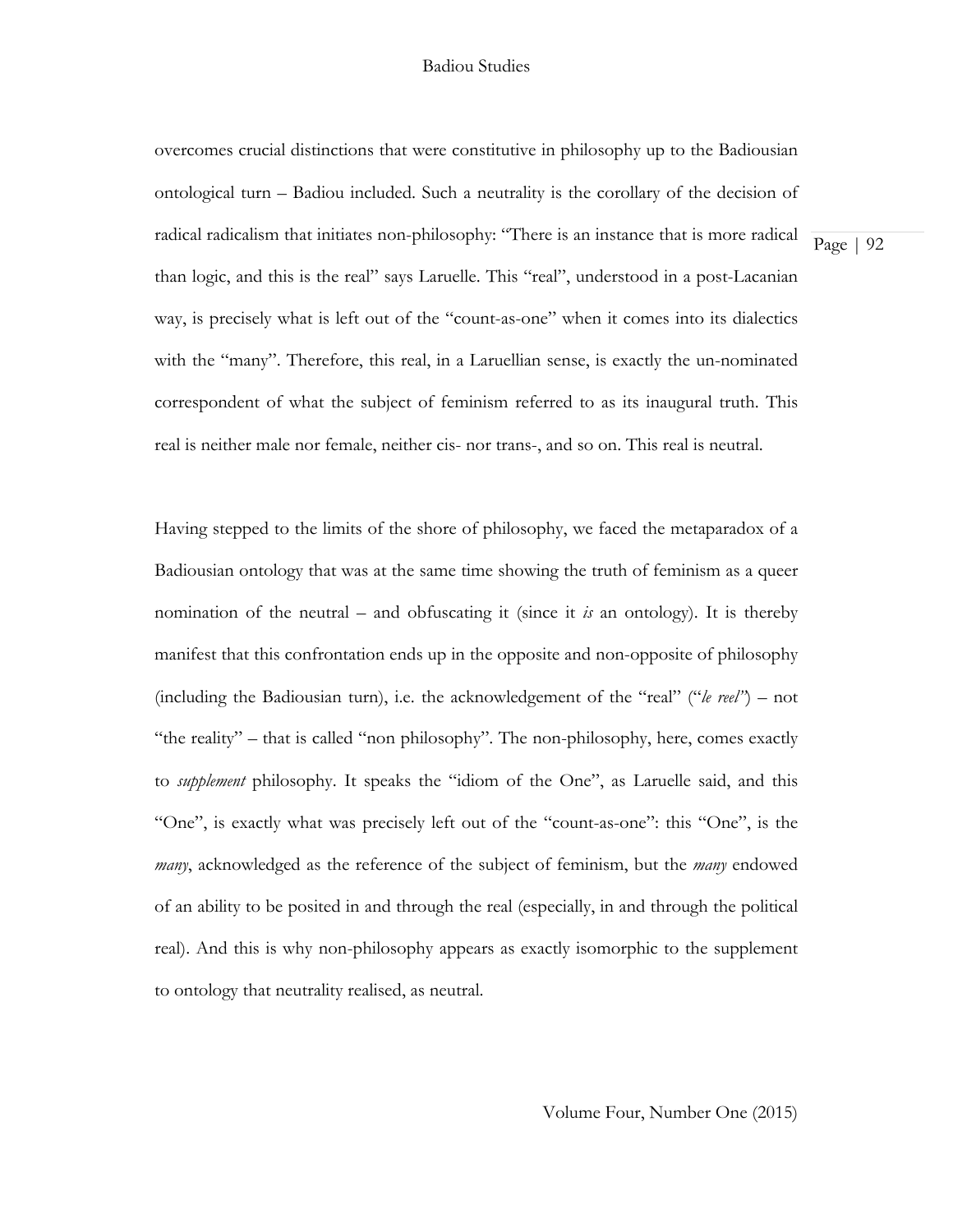# Benedetta Tripodi

The project of finding the atopical location of the neutral, measured by the experience of the event of feminism, is only indicated or shown through Badiou's ontology. This indication indicates its limits, according to the purest logics of *supplement*. Through its indication, it is shown that non-philosophy holds the promises of providing us with a status for the neutral, understood as the event of the subject of feminism, in other words, as the focal absence of any queer nomination.

Page | 93

Non-gender is a name for this neutrality; it is especially its name when it transcends the sphere of metaphysics into actual fights in politics. Here, it designates the lines of resistance to any post-capitalist body (Chambers 2007), including all its machineries, as they have been analyzed and theoretically dismantled by Foucault – the *panopticon* of gender and sex, so to say, which ascribes any individual, as a potentiality for subjectification of the many, into visible, explorable, indexable, exploitable differences (Foucault 1981). In this field of post-capitalist politics of the body, non-gender instantiates exactly what Laruelle (1996) designated as "non-philosophie" within the field of metaphysics. As Laruelle says, this non-philosophy speaks 'a language-which-doesnot-speak (to itself) but which is *jouie-en-dernière-instance*' (ibid., 275), and through this *jouissance*, the discourse of the non-philosophy occurs precisely as an event of the body, that is, as an advent within the biopolitics of late capitalism. One – non-philosophy – is the political truth of the other – non-gender –, and reciprocally – or, more precisely, each one *in-exists* the other, through a Möbius-stripe-like unity of politics and ontology.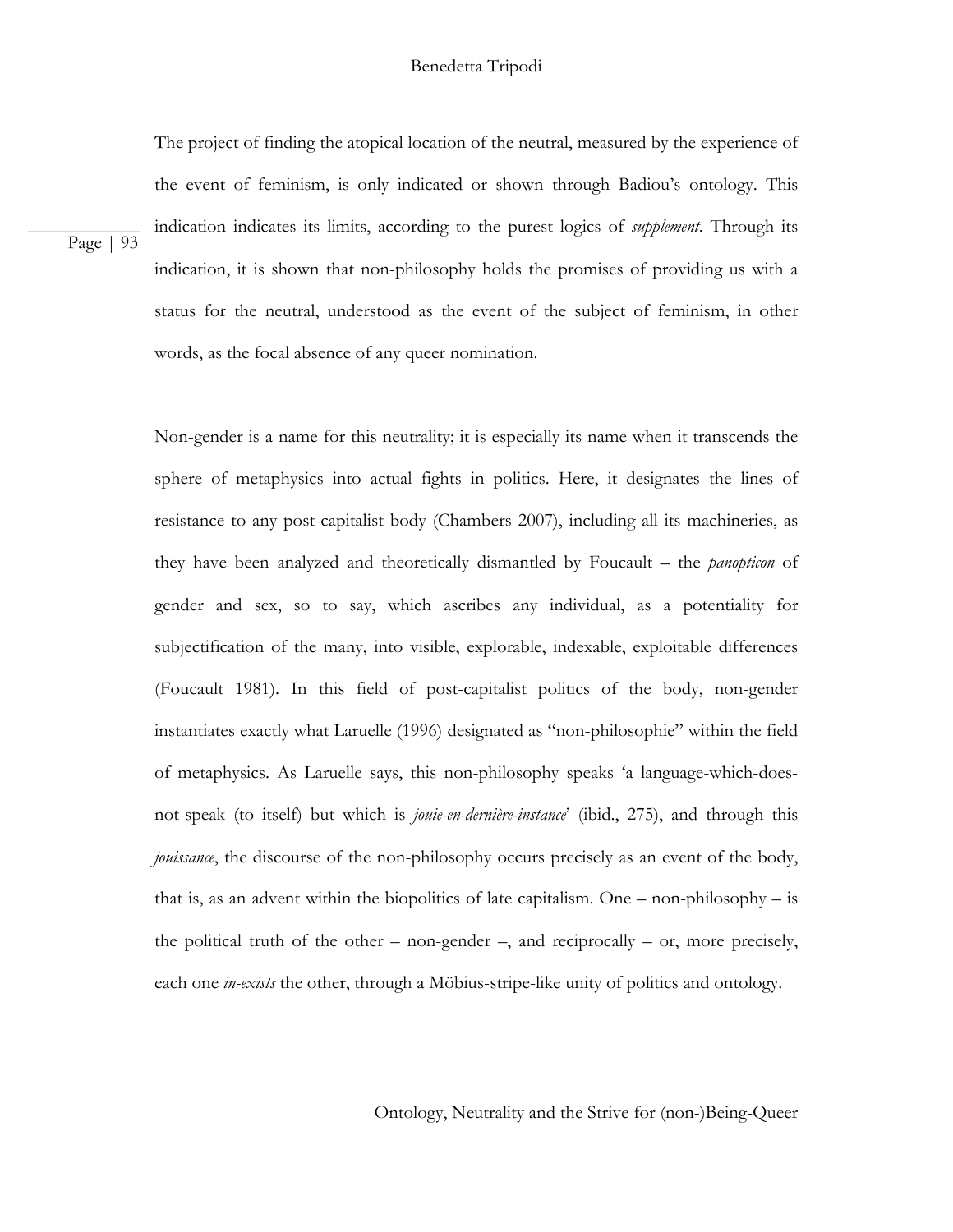# **Conclusion**

In this paper, I tried to push the Badiousian turn in ontology to its limits. This limit appears to be the non-philosophy, as the acknowledgment of the real, which can be neither said, nor shown, but only speaks by itself as the "One" (Laruelle 1991) and unsubscribes to any philosophy. But through this journey, it appeared that the gender difference as it has been critically addressed by post-feminism is the heart of the dialectics of the "count-as-one", a dialectics for the first time exposed by Badiou's claim

about ontology understood set-theoretically. The resources of Badiou's ontology for making sense of the event of feminism are therefore innumerable. Especially, it exposes the logics of the "many" and the "count-asone", and captures it as the conceptual space for any arising of the subject of feminism.

This subject experiences a truth that has no name because this truth is neutral. Such neutrality is instantiated through a genuine queer nomination – as it has been labelled here – and the prospects of the queer nomination bear upon politics as well as ontology.

This paper explored, finally, the intrinsic features of this nomination, i.e., of a possibility for neutrality to be actually experienced as event and invented as truth. It appeared that the (non)-gender, as effectiveness of the neutral in the field of post-capitalist gendering institutions, is exactly the instantiation of non-philosophy in the Laruellian sense, and, at the same time, its revelation. The practical consequences of this finding should be addressed in another study.

Volume Four, Number One (2015)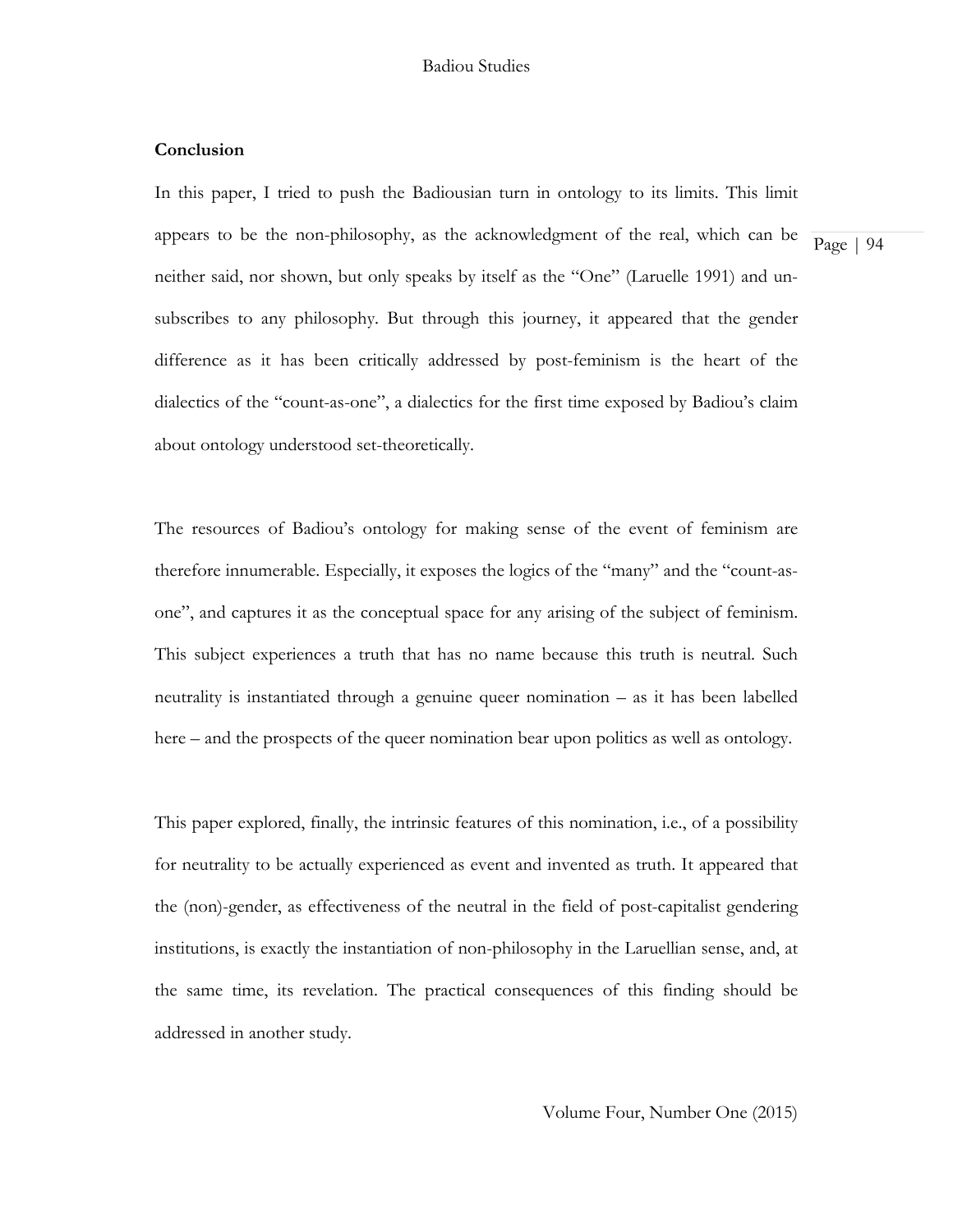# **References**

Page | 95

Ahmed, S. (2008) 'Some Preliminary Remarks on the Founding Gestures of the ''New Materialisms'' '. *European Journal of Women's Studies*, 15(1): 23–39.

Badiou A. (2005) *Being and Event*. New York: Continuum.

---. (2008) *Number and Numbers*. New York: Polity Press.

---. (2009) *Theory of the Subject*. New York: Continuum.

---. (2014) *Mathematics of the Transcendental: Onto-logy and being-there*, London: Bloomsbury.

---. (2001) *Ethics: An Essay on the Understanding of Evil* London: Verso.

Bernays, P. (1991) Axiomatic Set Theory. London: Dover Publications.

Bersani, L. (1987) 'Is the Rectum a Grave?'. *October*, 43(Winter): 197–222.

Butler, J. (1993) *Bodies that Matter: On the Discursive Limits of 'Sex'*. New York: Routledge.

---. (1997) *The Psychic Life of Power: Theories in Subjection.* Stanford: Stanford University Press.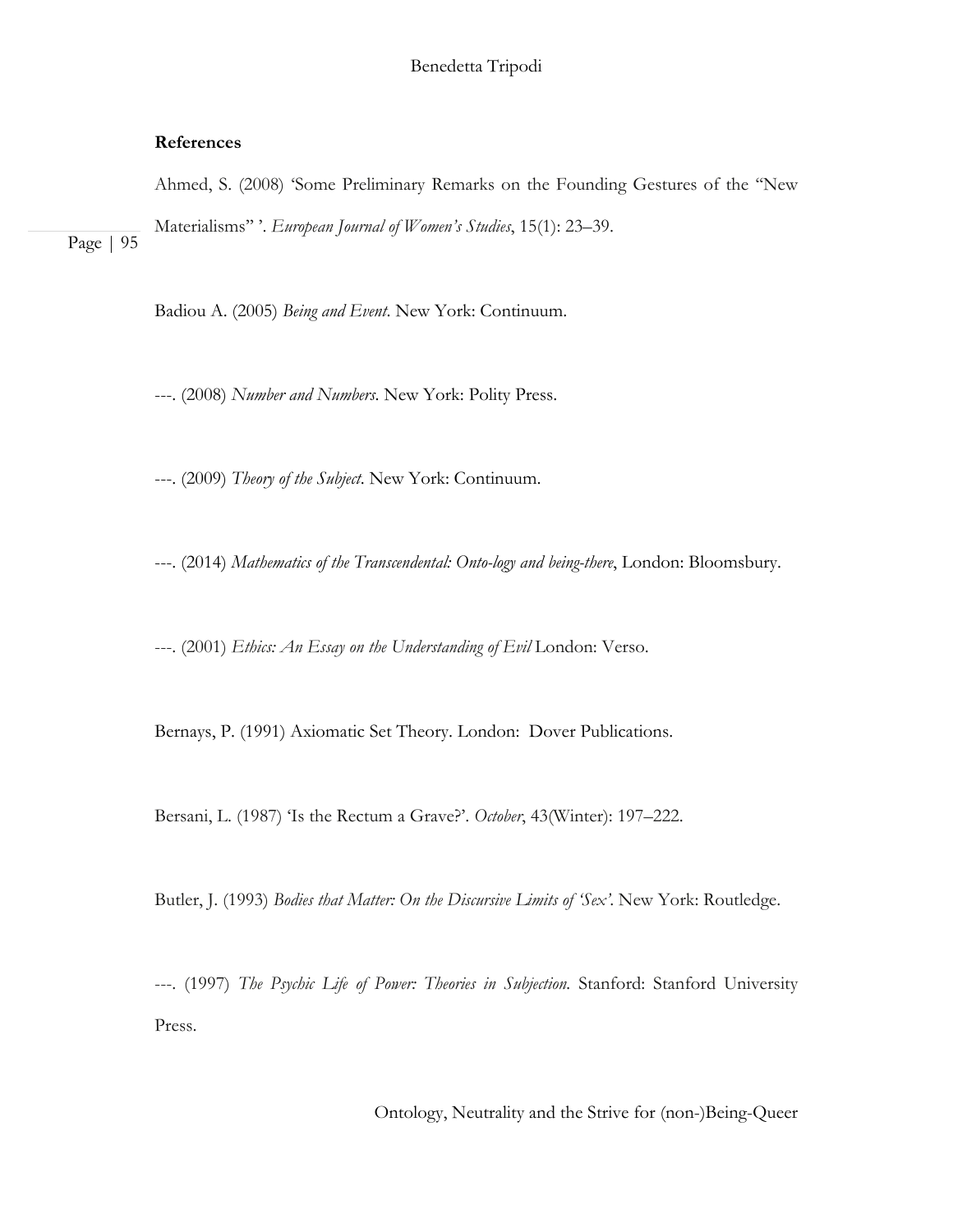---. (1999) *Gender Trouble: Feminism and the Subversion of Identity.* New York: Routledge.

---. (2004) *Undoing Gender*. New York: Routledge.

Page | 96

---. (1993) 'Critically Queer'. Bodies that Matter: On the Discursive Limits of 'Sex'. New York: Routledge, pp. 169–185.

Chambers, S. (2007) '''Sex'' and the Problem of the Body: Reconstructing Judith Butler's Theory of Sex/Gender', *Body & Society*, 13(4): 47–75.

Colebrook, C. (2004) *Gender*. Basingstoke: Palgrave Macmillan.

Deleuze G., Guattari F. (1994) *What is Philosophy.* New York: Columbia University Press.

---. (2004). *A Thousand Plateaus*. New York: Continuum.

Derrida J. (1997) *Politics of Friendship*. London & New York: Verso.

---. (1976) *Of Grammatology*. Baltimore & London: Johns Hopkins University Press.

---. (1982) *Margins of Philosophy*. Chicago: Chicago University Press.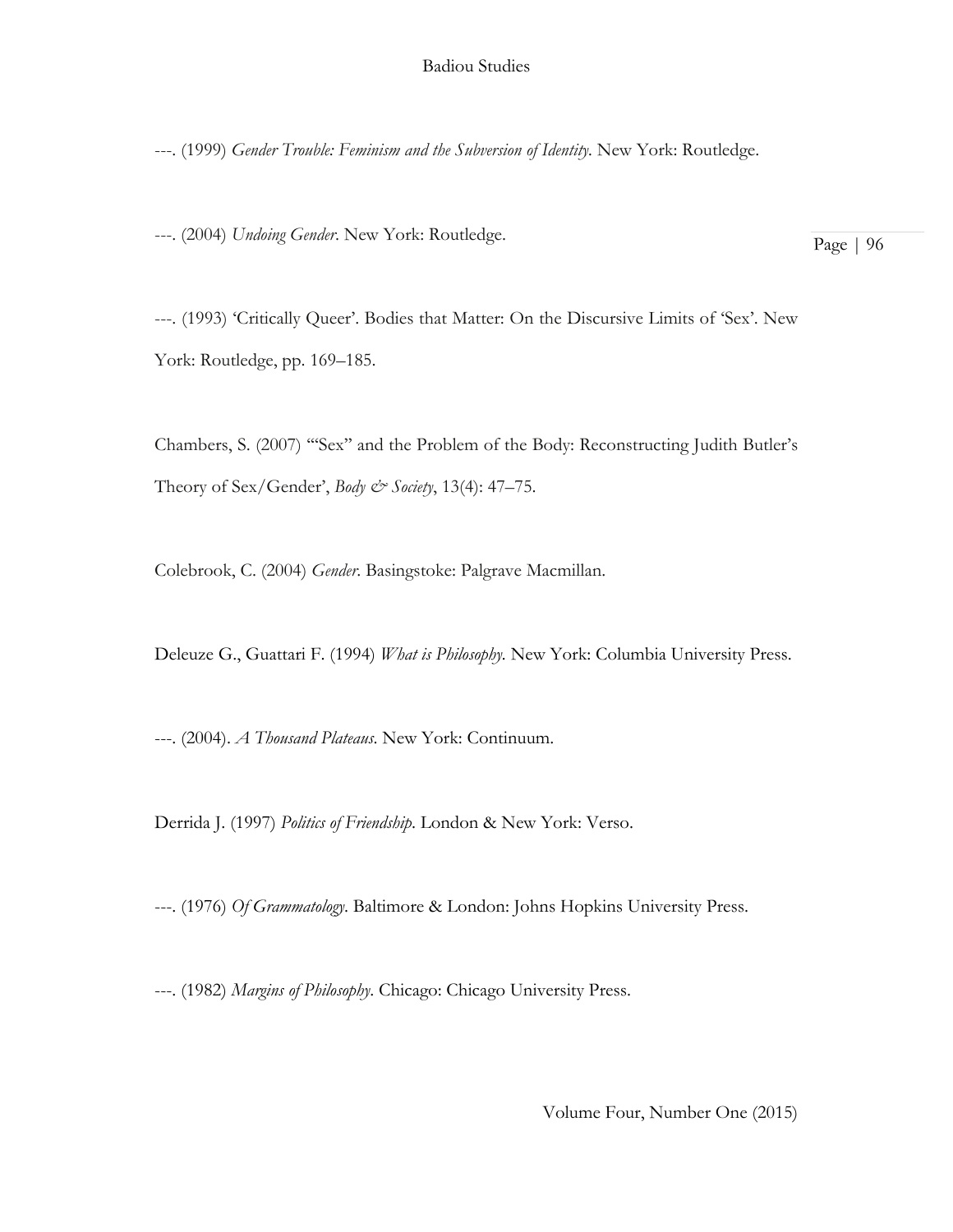---. (1986a) *Glas*, Lincoln & London: University of Nebraska Press.

Page | 97 ---. (1986b) *Schibboleth – pour Paul Celan*. Paris: Galilée.

> Edelman, L. (2004) *No Future: Queer Theory and the Death Drive.* Durham, NC: Duke University Press.

> Ferguson, R. (2003) *Aberrations in Black: Toward a Queer of Color Critique.* Minneapolis: University of Minnesota Press.

Foucault M. (2002) *Archealogy of knowledge.* London: Routledge.

---. (1980) *Herculine Barbin: Being the Recently Discovered Memoirs of a Nineteenth-Century French Hermaphrodite*. New York: Pantheon Books.

---. (1981) *The History of Sexuality 1: The Will to Knowledge.* Harmondsworth: Penguin.

Freud S. (1919) "A Child is Being Beaten: A Contribution to the Origin of Sexual Perversions" in *Complete writings*. *Vol. XVII An Infantile Neurosis and Other Works (1917- 1919)*

Germon, J. (2010) *Gender: The Genealogy of an Idea*. Basingstoke: Palgrave Macmillan.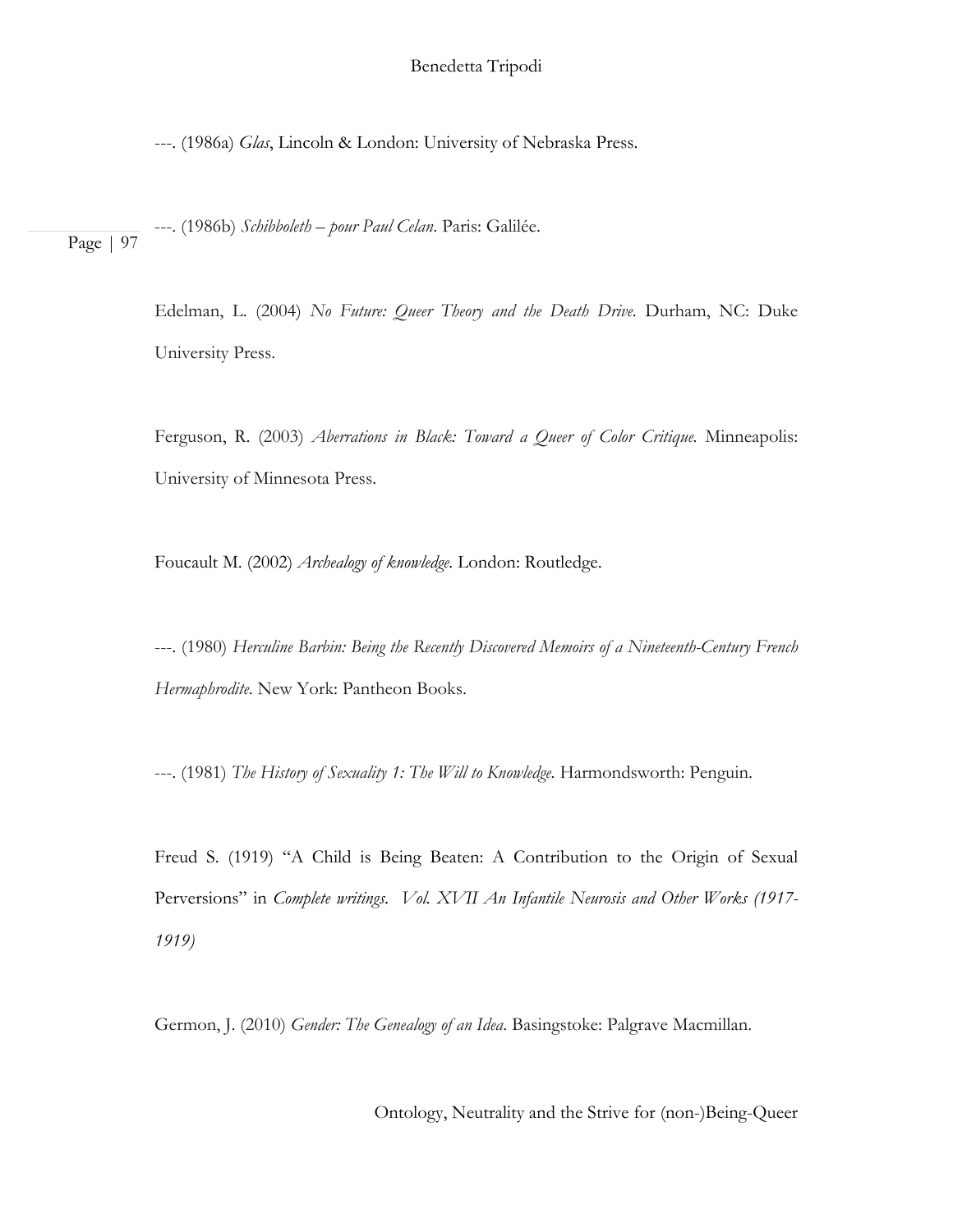Grosz, E. (1995) *Space, Time, and Perversion: Essays on the Politics of Bodies*. New-York: Routledge.

Harding, S. (1986) "The Instability of the Analytical Categories of Feminist Theory" *Signs*, 11, 4: 645-664.

Heidegger, M. (2004) *Introduction to Metaphysics.* New Haven: Yale University Press.

Héritier, F. (1994) *Masculin-Féminin I. La Pensée de la difference*. Paris: Odile Jacob.

Irigaray, L. (1985) *Speculum of the Other Woman.* Cornell University Press.

---. (1993a) *An Ethics of Sexual Difference*. Columbia University Press.

---. (1993b) *Je, tu, nous: Towards a Culture of Difference*. Cornell University Press.

Jagose, A. (2009) 'Feminism's Queer Theory'. *Feminism & Psychology*,19(2):157–174.

Kofman, S. (1994) *Lectures de Derrida.* Paris: Galilée.

---. (1985) **The Enigma of Woman**: **Women in Freud's Writings**. Cornell University

Volume Four, Number One (2015)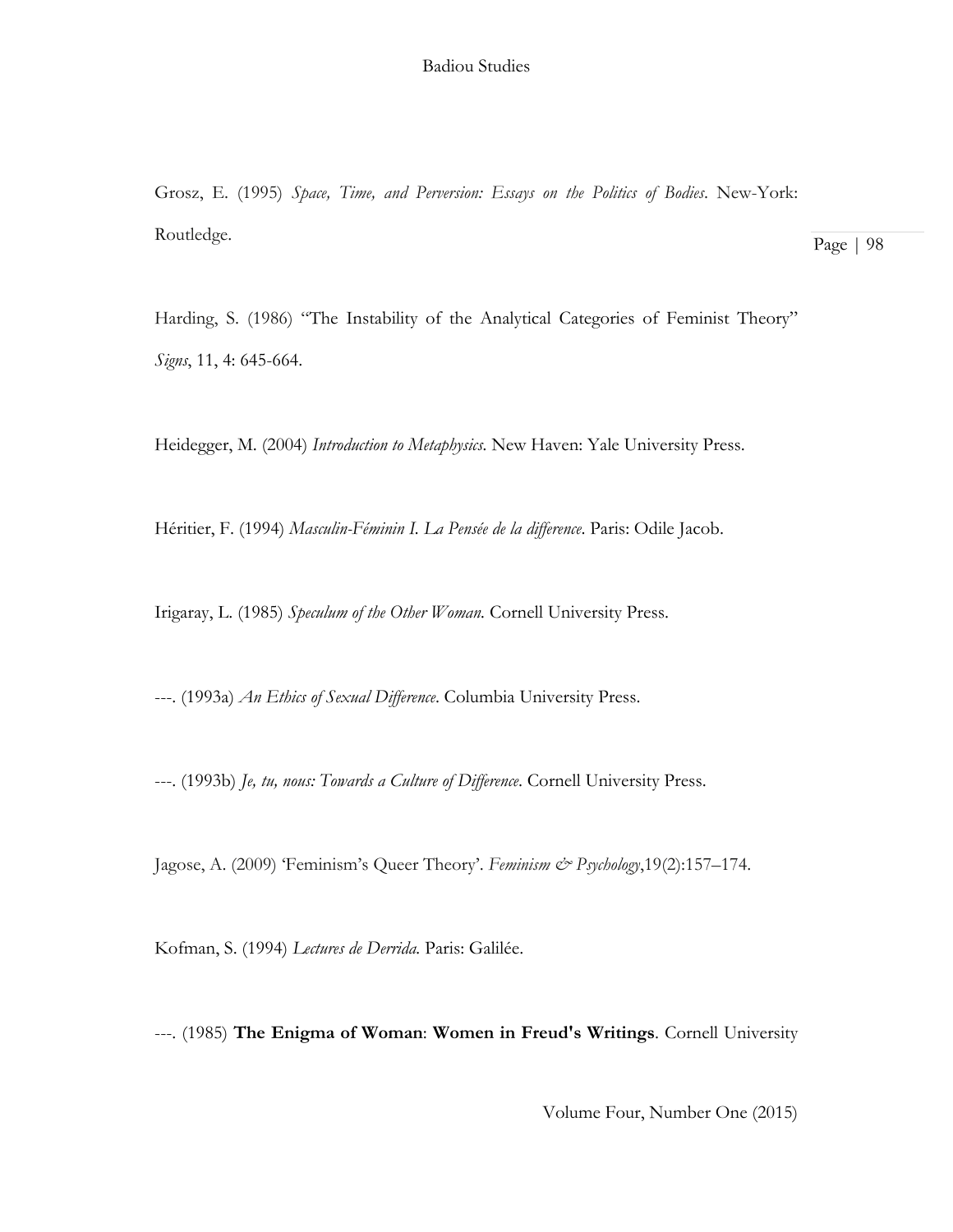Press.

Page | 99 Kristeva, J. (1996) *Desire in Language: A Semiotic Approach to Literature and Art,* Oxford: Blackwell.

Laruelle, F. (1991) *En tant qu'un. La non-philosophie expliquée aux philosophes.* Paris: Aubier.

---. (1996) *Principes de la non-philosophie,* Paris: PUF, 1996; transl. *Principles of Non-Philosophy*, New York, Bloomsbury, 2013.

---. (2010) *Philosophies of Difference: A Critical* Introduction to Non-Philosophy. New York, Continuum.

Latour, B. (1993) *We have never been modern*. Cambridge: Harvard University Press.

Love, H. (2007) *Feeling Backward: Loss and the Politics of Queer History*. Cambridge, MA: Harvard University Press.

Magnus, K. (2006) 'The Unaccountable Subject: Judith Butler and the Social Conditions of Intersubjective Agency'. *Hypatia*, 21(2): 81–103.

Mc Kinnon, C. (1989). *Toward a Feminist Theory of the State*.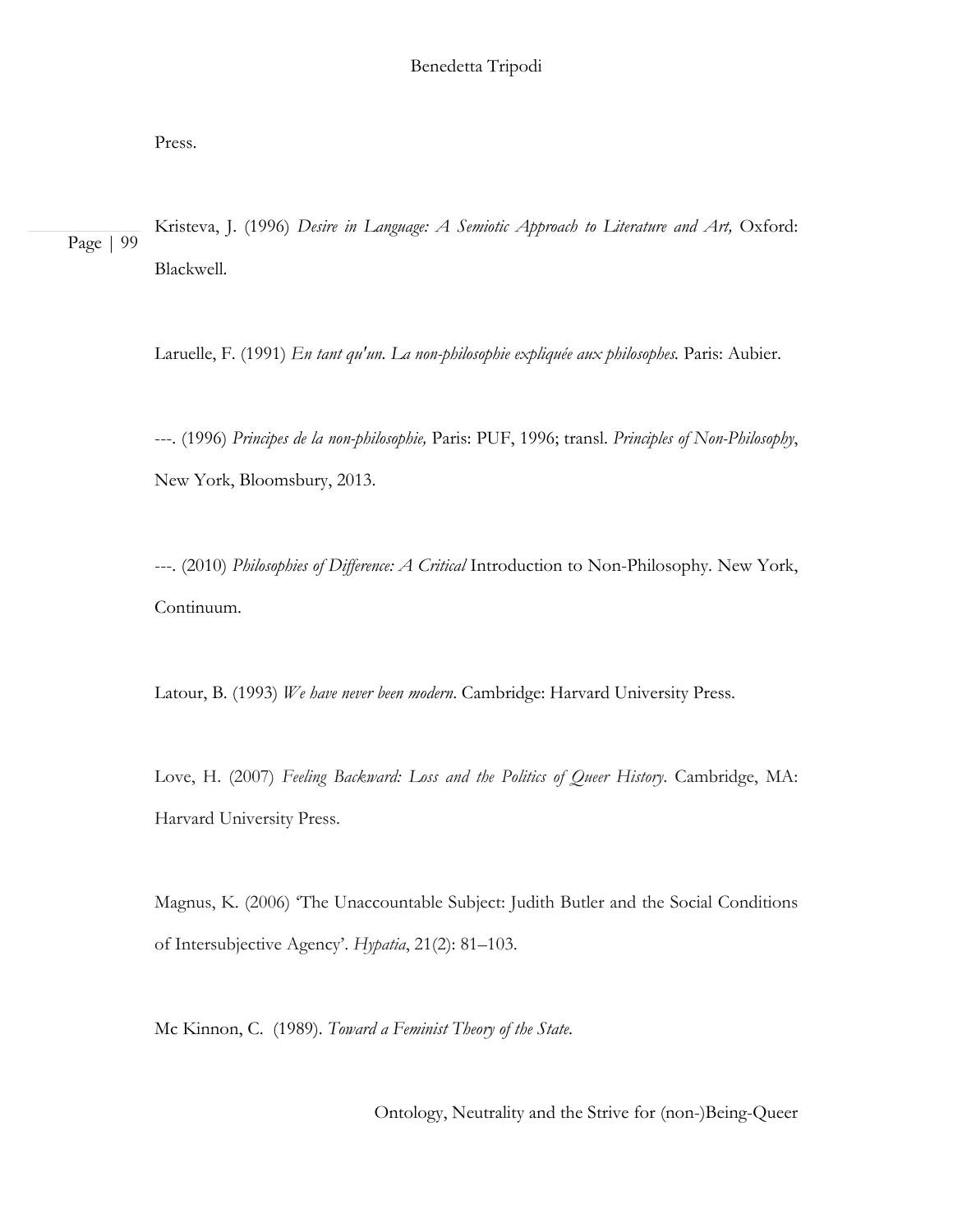Meillassoux, Q. (2008) *After Finitude: An Essay On The Necessity Of Contingency*, New-York: Continuum.

Page | 100

Munoz, J. (2009) *Cruising Utopia: The Then and Now of Queer Futurity.* New York: New York University Press.

Nancy, J-L. (2000) *Being Singular Plural*. Stanford: Stanford University Press.

---. (2002) *Hegel: The Restlessness of the Negative*. Minneapolis: University of Minnesota Press.

Pedwell, C., Whitehead, A. (2012) 'Affecting Feminism: Questions of Feeling in Feminist Theory'*. Feminist Theory*, 13(2): 115–129.

Povinelli, E. (2011) *Economies of Abandonment: Social Belonging and Endurance in Late Liberalism.* Durham, NC: Duke University Press.

Rancière J. (2006) *The Politics of Aesthetics*, Continuum, 2006.

Rubin, G. (1984) 'Thinking Sex: Notes for a Radical Theory of the Politics of Sexuality'. In: Vance, C. (ed.) (1993) *Pleasure and Danger: Exploring Female Sexuality*. New York: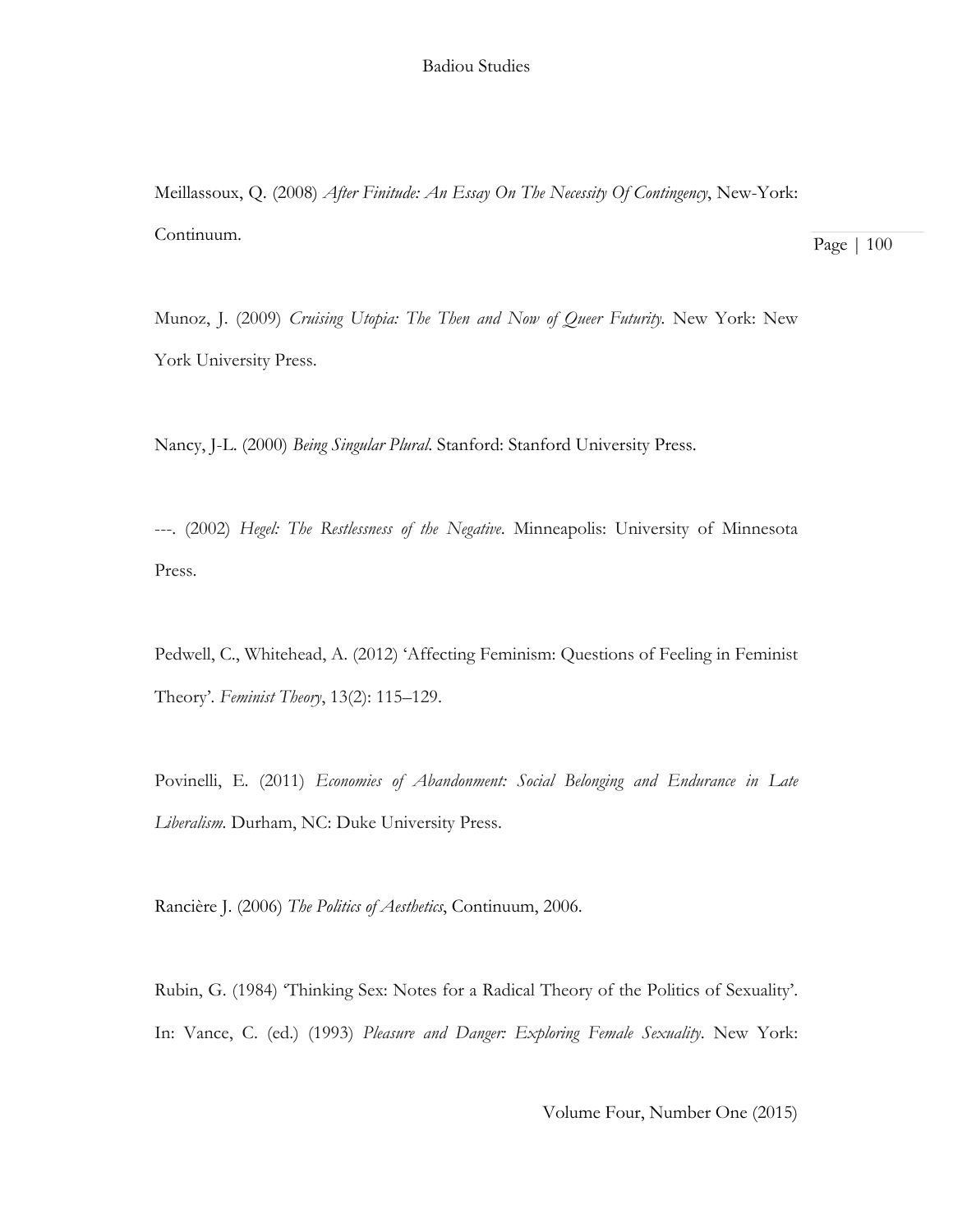Routledge, Kegan and Paul, pp. 267–319.

Page | 101 Sedgwick, E. (1985) *Between Men: English Literature and Male Homosocial Desire.* New York: Columbia University Press.

---. (1996) 'Introduction: Queerer than Fiction'. *Studies in the Novel,* 28(3): 277–280.

---. (1990) *Epistemology of the Closet*. Berkeley: University of California Press.

Smith, A. (2008) 'Missing Poststructuralism, Missing Foucault: Butler and Fraser on Capitalism and the Regulation of Sexuality'. In: T. Carver and S. Chambers (eds.) *Judith Butler's Precarious Politics: Critical Encounters*. London: Routledge, pp. 79 91.

Stewart, K. (2008) 'Weak Theory in an Unfinished World'*. Journal of Folklore Research,* 45(1): 71–82.

Wiegman, R. (2000) 'Feminism's Apocalyptic Futures'. *New Literary History*, 31(4): 805– 825.

---. (2014) 'The Times We're In: Queer Feminist Criticism and the Reparative ''Turn'''. *Feminist Theory*, 15(1): 4–25.